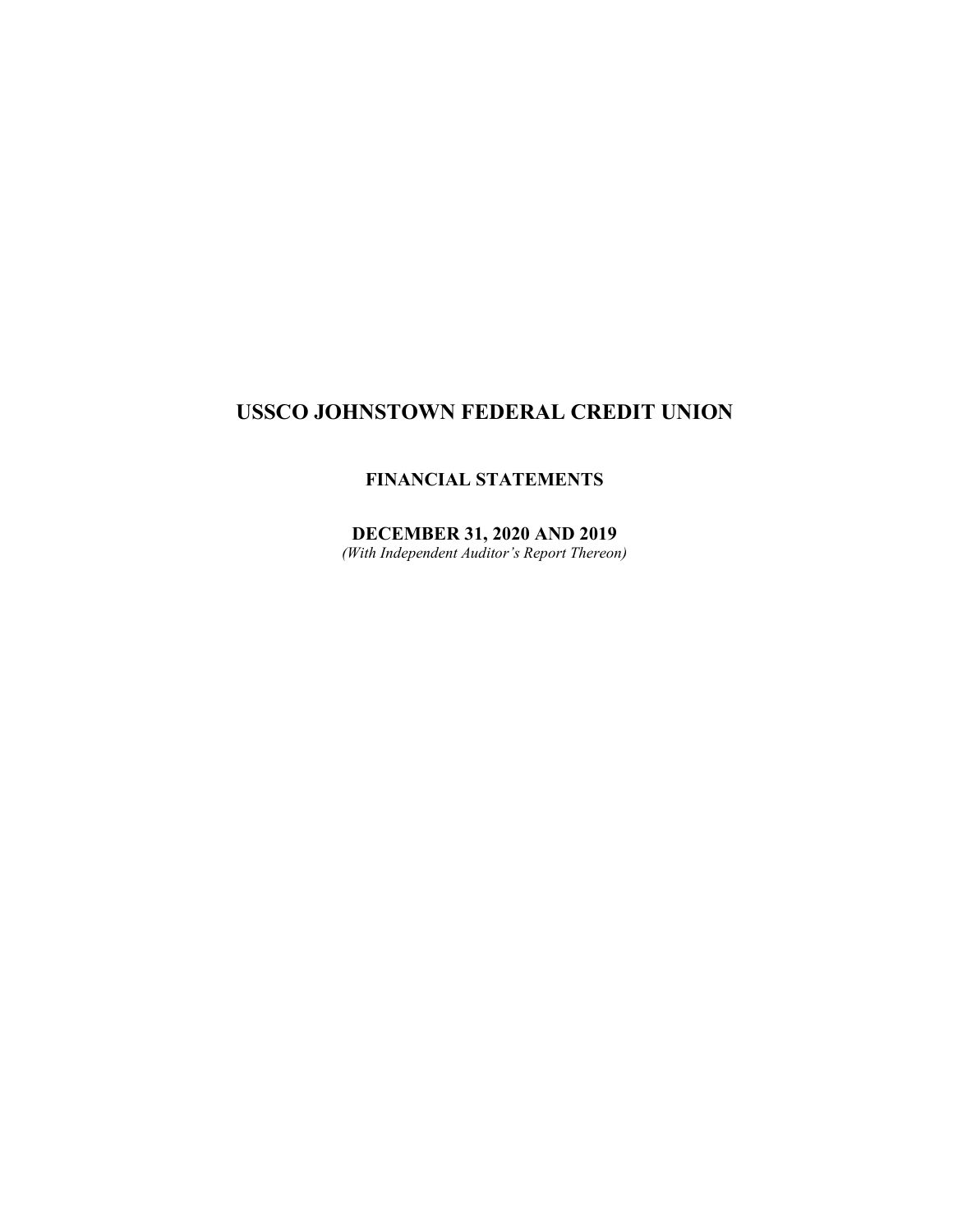## **TABLE OF CONTENTS**

|                             | Page |
|-----------------------------|------|
|                             |      |
| <b>FINANCIAL STATEMENTS</b> |      |
|                             |      |
|                             |      |
|                             |      |
|                             |      |
|                             |      |
|                             | 9    |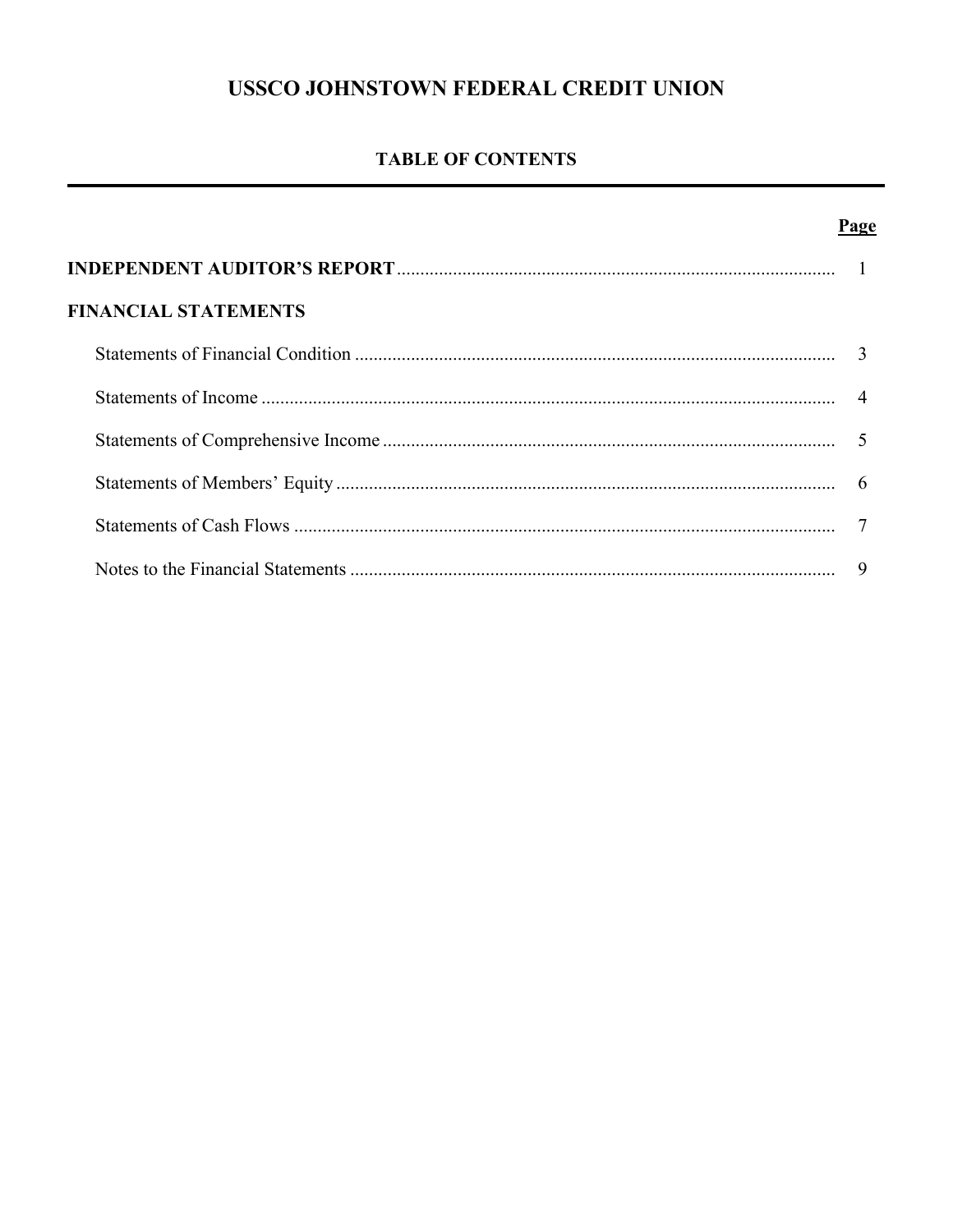

Independent Auditor's Report

June 15, 2021

To the Supervisory Committee and Board of Directors of USSCO Johnstown Federal Credit Union

#### **Report on the Financial Statements**

We have audited the accompanying financial statements of USSCO Johnstown Federal Credit Union, which comprise the statement of financial condition as of December 31, 2020, and the related statements of income, comprehensive income, members' equity and cash flows for the year then ended, and the related notes to the financial statements.

### **Management's Responsibility for the Financial Statements**

Management is responsible for the preparation and fair presentation of these financial statements in accordance with accounting principles generally accepted in the United States of America; this includes the design, implementation, and maintenance of internal control relevant to the preparation and fair presentation of financial statements that are free from material misstatement, whether due to fraud or error.

#### **Auditor's Responsibility**

Our responsibility is to express an opinion on these financial statements based on our audit. We conducted our audit in accordance with auditing standards generally accepted in the United States of America. Those standards require that we plan and perform the audit to obtain reasonable assurance about whether the financial statements are free from material misstatement.

An audit involves performing procedures to obtain audit evidence about the amounts and disclosures in the financial statements. The procedures selected depend on the auditor's judgment, including the assessment of the risks of material misstatement of the financial statements, whether due to fraud or error. In making those risk assessments, the auditor considers internal control relevant to the entity's preparation and fair presentation of the financial statements in order to design audit procedures that are appropriate in the circumstances, but not for the purpose of expressing an opinion on the effectiveness of the entity's internal control. Accordingly, we express no such opinion. An audit also includes evaluating the appropriateness of accounting policies used and the reasonableness of significant accounting estimates made by management, as well as evaluating the overall presentation of the financial statements.

We believe that the audit evidence we have obtained is sufficient and appropriate to provide a basis for our audit opinion.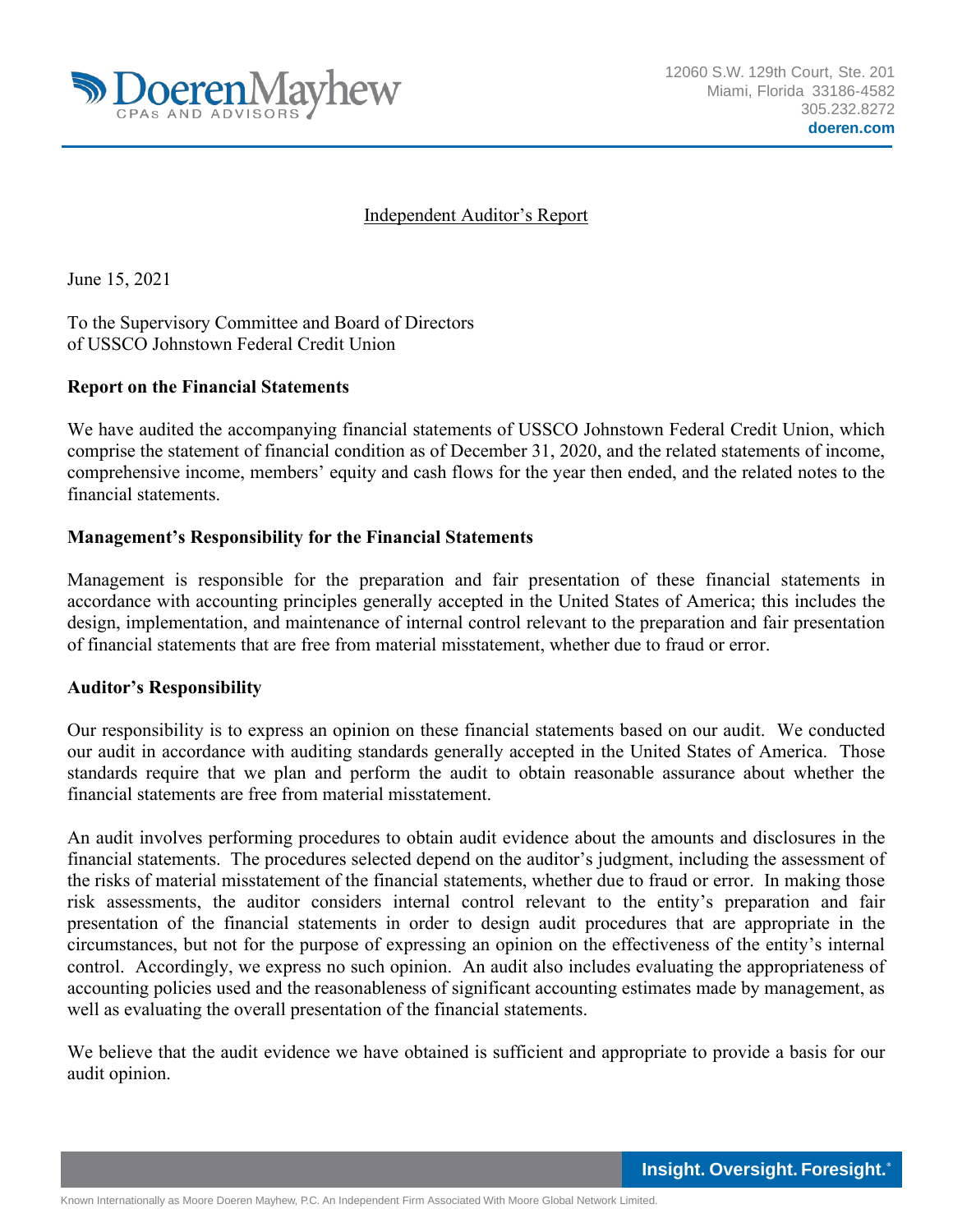# DoerenMayhew

To the Supervisory Committee and Board of Directors of USSCO Johnstown Federal Credit Union Page 2

## **Opinion**

In our opinion, the financial statements referred to above present fairly, in all material respects, the financial position of USSCO Johnstown Federal Credit Union, as of December 31, 2020, and the results of its operations and its cash flows for the year then ended in accordance with accounting principles generally accepted in the United States of America.

## **Prior Period Financial Statements**

The financial statements as of December 31, 2019, were audited by other auditors, whose report dated July 13, 2020, expressed an unmodified opinion on those statements.

*Doeren Mayhew* 

Doeren Mayhew Miami, FL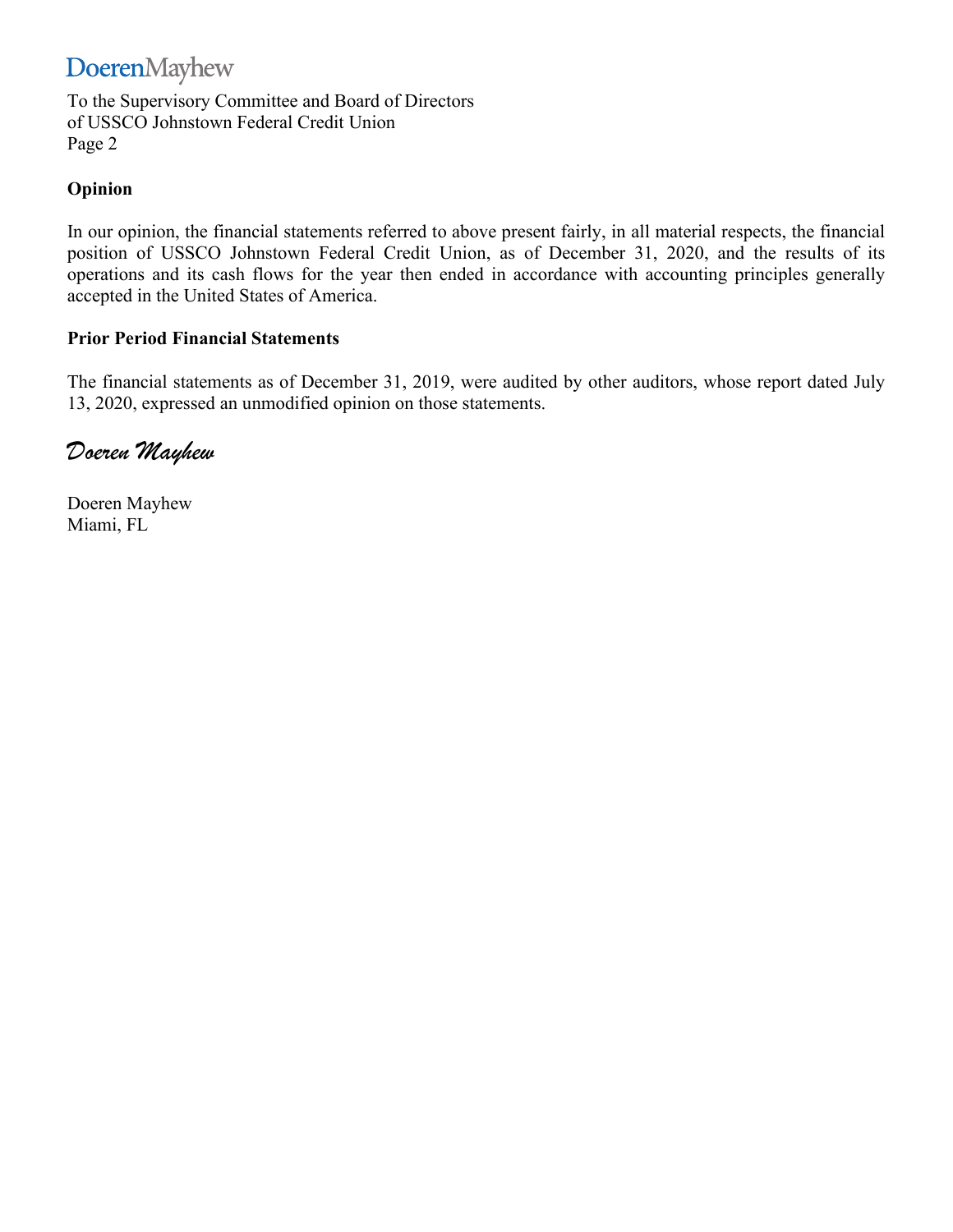## **STATEMENTS OF FINANCIAL CONDITION AS OF DECEMBER 31, 2020 AND 2019**

| <b>Assets</b>                                               | 2020          | 2019          |
|-------------------------------------------------------------|---------------|---------------|
| Cash and cash equivalents                                   | \$6,853,916   | \$2,420,152   |
| Interest-bearing deposits                                   | 4,181,000     | 9,747,000     |
| Available-for-sale investments (Note 2)                     | 61,984,433    | 36,051,300    |
| Loans to members, net of allowance for loan losses (Note 3) | 68,975,501    | 70,042,151    |
| Accrued interest receivable                                 | 344,884       | 384,221       |
| Prepaid and other assets                                    | 1,556,530     | 1,711,809     |
| Property and equipment, net (Note 4)                        | 1,864,891     | 1,989,779     |
| National Credit Union Share Insurance Fund (NCUSIF) deposit | 1,196,036     | 1,077,047     |
| Total assets                                                | \$146,957,191 | \$123,423,459 |
| <b>Liabilities and Members' Equity</b>                      |               |               |
| Liabilities:                                                |               |               |
| Members' shares and savings accounts (Note 5)               | \$128,454,726 | \$106,804,665 |
| Accrued expenses and other liabilities                      | 511,014       | 486,150       |
| <b>Total liabilities</b>                                    | 128,965,740   | 107,290,815   |
| Commitments and contingent liabilities                      |               |               |
| Members' equity:                                            |               |               |
| Undivided earnings                                          | 12,845,793    | 11,707,581    |
| Equity acquired through merger                              | 2,518,597     | 2,518,597     |
| Regular reserve                                             | 1,477,420     | 1,477,420     |
| Accumulated other comprehensive income                      | 1,149,641     | 429,046       |
| Total members' equity                                       | 17,991,451    | 16,132,644    |
| Total liabilities and members' equity                       | \$146,957,191 | \$123,423,459 |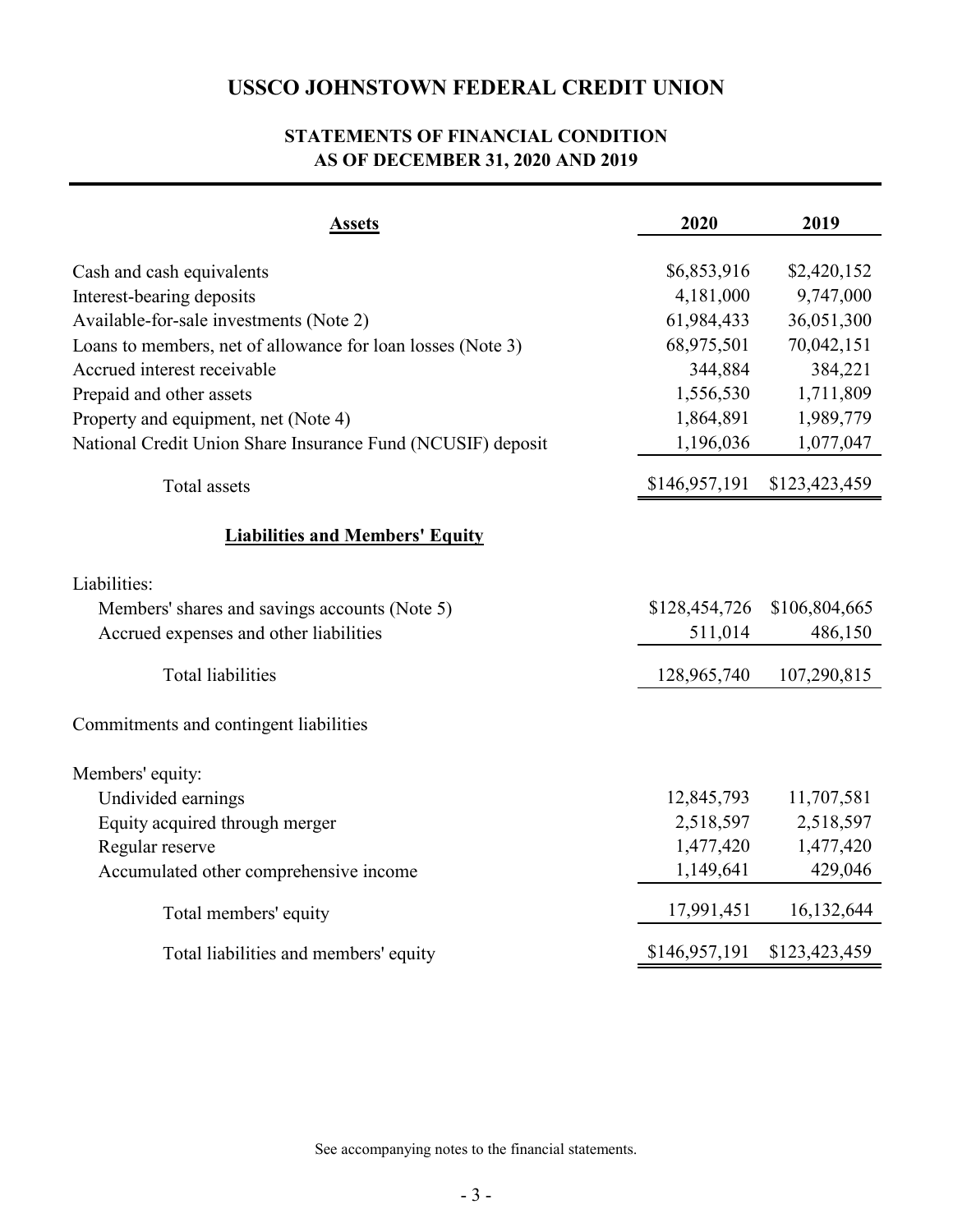## **STATEMENTS OF INCOME YEARS ENDED DECEMBER 31, 2020 AND 2019**

|                                                | 2020        | 2019        |
|------------------------------------------------|-------------|-------------|
| Interest income:                               |             |             |
| Loans to members                               | \$3,383,234 | \$3,372,633 |
| Investment securities                          | 1,096,967   | 1,135,181   |
| Total interest income                          | 4,480,201   | 4,507,814   |
| Interest expense:                              |             |             |
| Members' shares and savings accounts           | 299,367     | 242,980     |
| <b>Borrowed</b> funds                          | 1,101       | 4,002       |
| Total interest expense                         | 300,468     | 246,982     |
| Net interest income                            | 4,179,733   | 4,260,832   |
| Provision for loan losses                      | 156,552     | 108,770     |
| Net interest income after provision            |             |             |
| for loan losses                                | 4,023,181   | 4,152,062   |
| Non-interest income:                           |             |             |
| Interchange income                             | 621,539     | 630,811     |
| Fees and charges                               | 462,847     | 649,444     |
| Gain on sale of available-for-sale investments | 221,274     | 138,442     |
| Gain on sale of credit card portfolio          | 108,639     |             |
| Other operating revenue                        | 141,082     | 172,037     |
| Total non-interest income                      | 1,555,381   | 1,590,734   |
| Non-interest expenses:                         |             |             |
| Compensation and benefits                      | 1,769,344   | 1,748,108   |
| Legal and professional services                | 1,149,443   | 1,313,568   |
| Loan servicing                                 | 516,863     | 382,551     |
| Office operations                              | 493,902     | 620,375     |
| Office occupancy                               | 263,696     | 321,513     |
| Miscellaneous expenses                         | 247,102     | 316,276     |
| Total non-interest expenses                    | 4,440,350   | 4,702,391   |
| Net income                                     | \$1,138,212 | \$1,040,405 |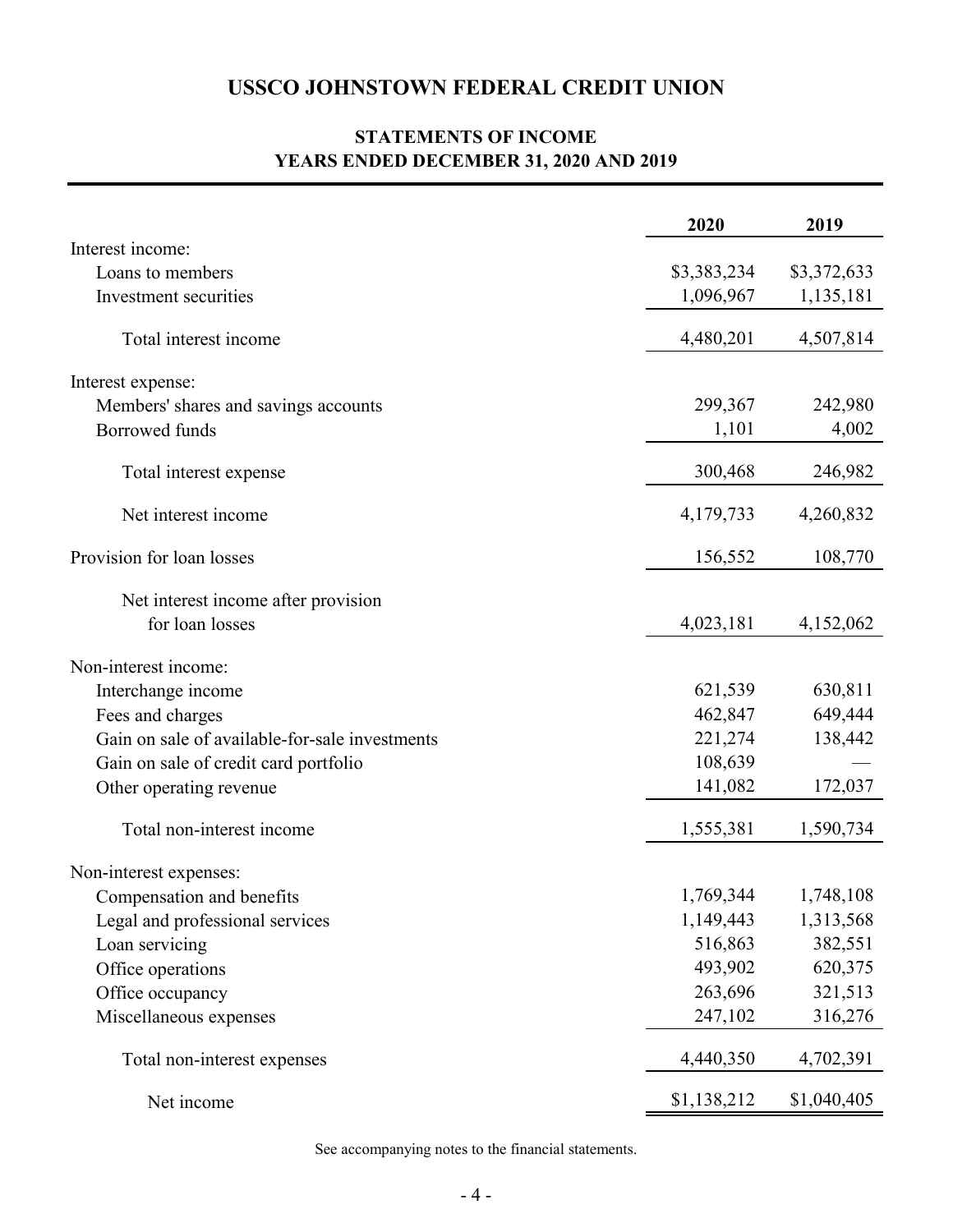## **STATEMENTS OF COMPREHENSIVE INCOME YEARS ENDED DECEMBER 31, 2020 AND 2019**

|                                                          | 2020        | 2019        |
|----------------------------------------------------------|-------------|-------------|
| Net income                                               | \$1,138,212 | \$1,040,405 |
| Other comprehensive income:                              |             |             |
| Available-for-sale investments:                          |             |             |
| Net unrealized holding gains on                          |             |             |
| available-for-sale investments                           | 941,869     | 835,287     |
| Reclassification adjustment for net gains on the sale    |             |             |
| of available-for-sale investments included in net income | (221,274)   | (138, 442)  |
| Net change in available-for-sale investments             | 720,595     | 696,845     |
| Other comprehensive income                               | 720,595     | 696,845     |
| Comprehensive income                                     | \$1,858,807 | \$1,737,250 |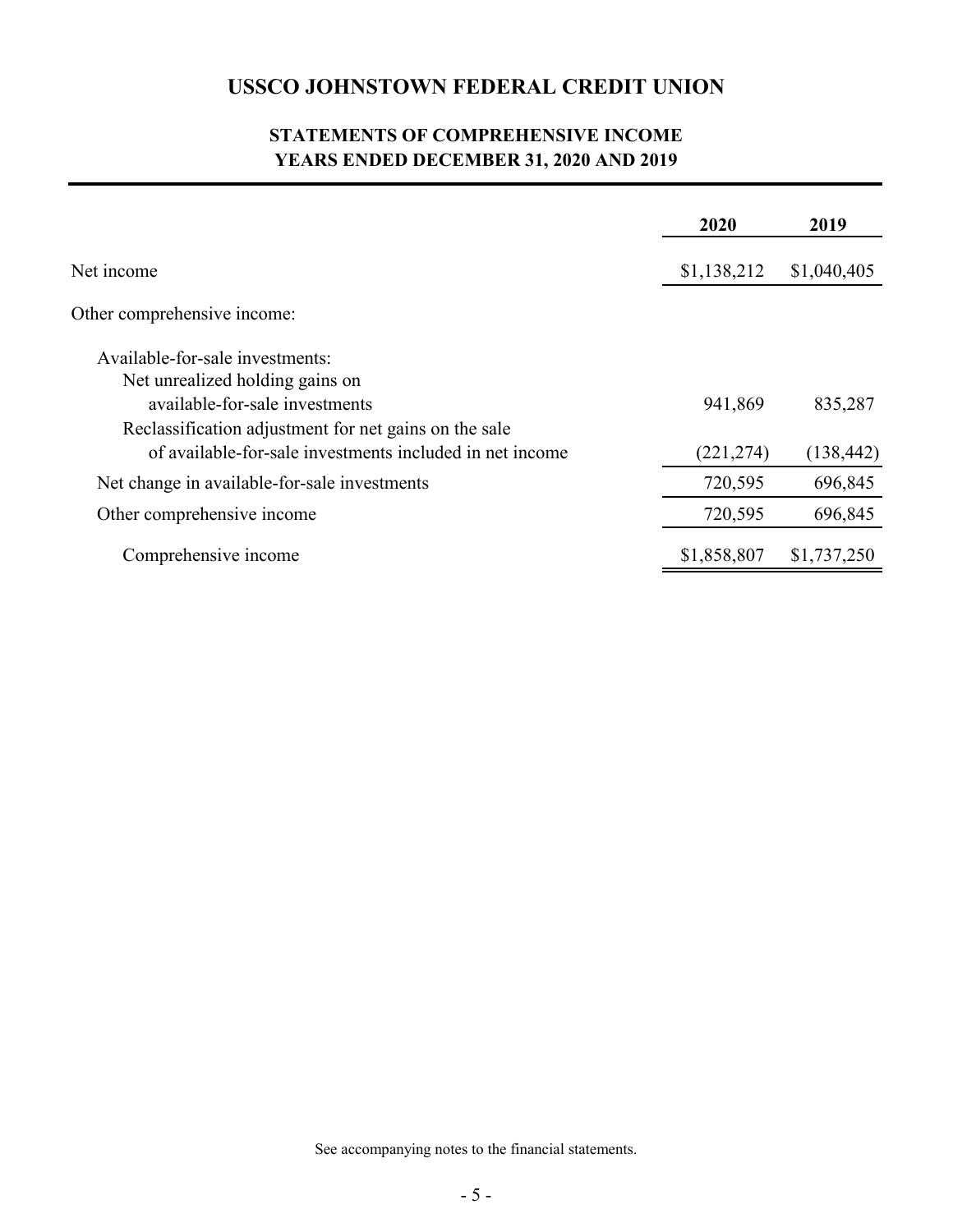## **STATEMENTS OF MEMBERS' EQUITY YEARS ENDED DECEMBER 31, 2020 AND 2019**

|                            | Regular<br><b>Reserve</b> | <b>Undivided</b><br><b>Earnings</b> | <b>Equity</b><br>Acquired<br><b>Through</b><br>Merger | Accumulated<br>Other<br>Comprehensive<br>Income/(Loss) | <b>Total</b> |
|----------------------------|---------------------------|-------------------------------------|-------------------------------------------------------|--------------------------------------------------------|--------------|
|                            |                           |                                     |                                                       |                                                        |              |
| Balance,                   |                           |                                     |                                                       |                                                        |              |
| December 31, 2018          | \$1,477,420               | \$10,667,176                        | \$2,518,597                                           | $(\$267,799)$                                          | \$14,395,394 |
| Net income                 |                           | 1,040,405                           |                                                       |                                                        | 1,040,405    |
| Other comprehensive income |                           |                                     |                                                       | 696,845                                                | 696,845      |
| Balance,                   |                           |                                     |                                                       |                                                        |              |
| December 31, 2019          | 1,477,420                 | 11,707,581                          | 2,518,597                                             | 429,046                                                | 16,132,644   |
| Net income                 |                           | 1,138,212                           |                                                       |                                                        | 1,138,212    |
| Other comprehensive income |                           |                                     |                                                       | 720,595                                                | 720,595      |
| Balance,                   |                           |                                     |                                                       |                                                        |              |
| December 31, 2020          | \$1,477,420               | \$12,845,793                        | \$2,518,597                                           | \$1,149,641                                            | \$17,991,451 |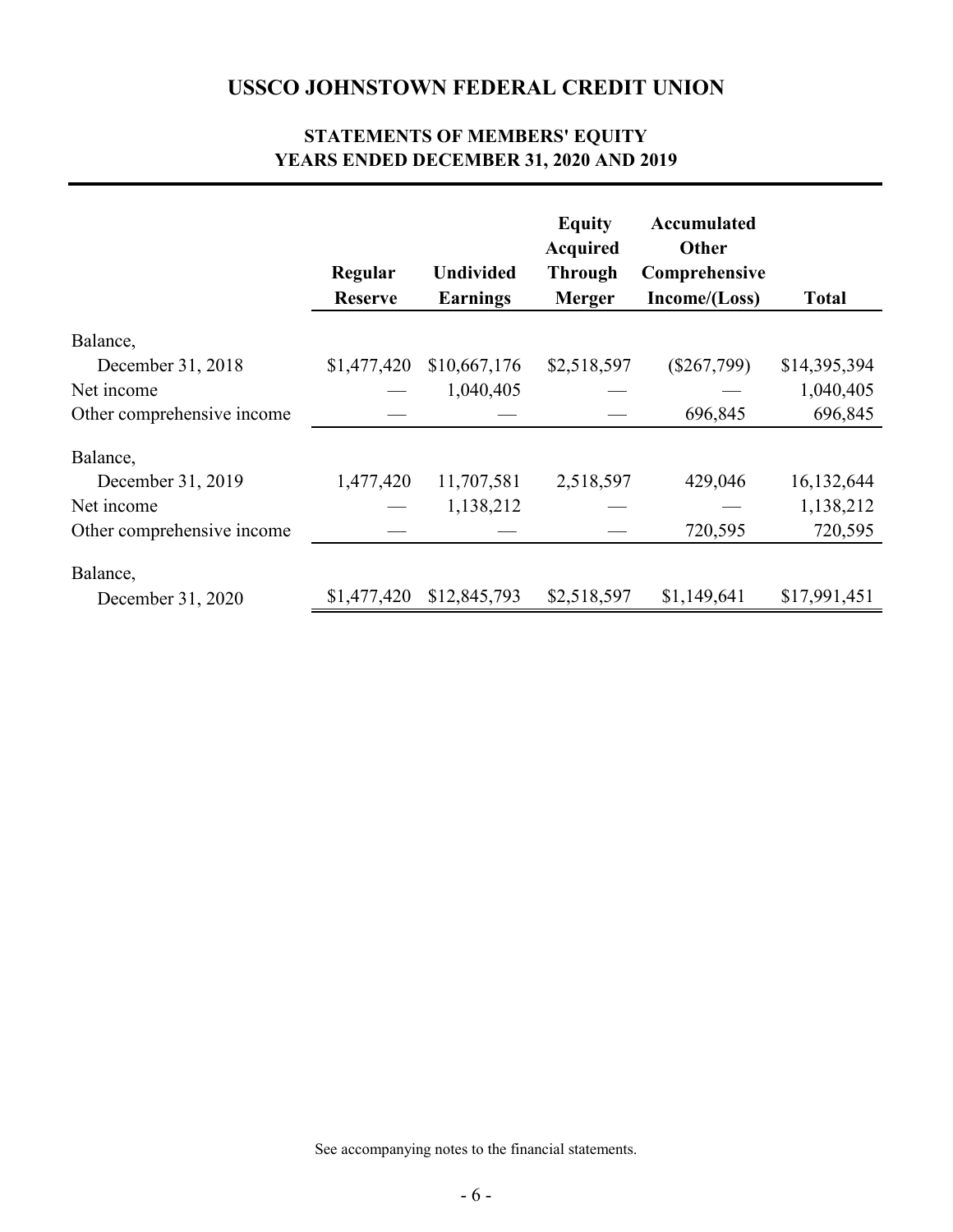## **STATEMENTS OF CASH FLOWS YEARS ENDED DECEMBER 31, 2020 AND 2019**

|                                                 | 2020        | 2019        |
|-------------------------------------------------|-------------|-------------|
| Cash flows from operating activities:           |             |             |
| Net income                                      | \$1,138,212 | \$1,040,405 |
| Adjustments to net cash provided from operating |             |             |
| activities:                                     |             |             |
| Provision for loan losses                       | 156,552     | 108,770     |
| Depreciation and amortization                   | 208,159     | 226,154     |
| Gain on sale of available-for-sale investments  | (221, 274)  | (138, 442)  |
| Gain on sale of credit card portfolio           | (108, 639)  |             |
| (Increase)/decrease in:                         |             |             |
| Prepaid and other assets                        | 155,279     | 1,090,465   |
| Accrued interest receivable                     | 39,337      | (98,160)    |
| Increase/(decrease) in:                         |             |             |
| Accrued expenses and other liabilities          | 24,864      | (149, 543)  |
| Total adjustments                               | 254,278     | 1,039,244   |
| Net cash provided from operating activities     | 1,392,490   | 2,079,649   |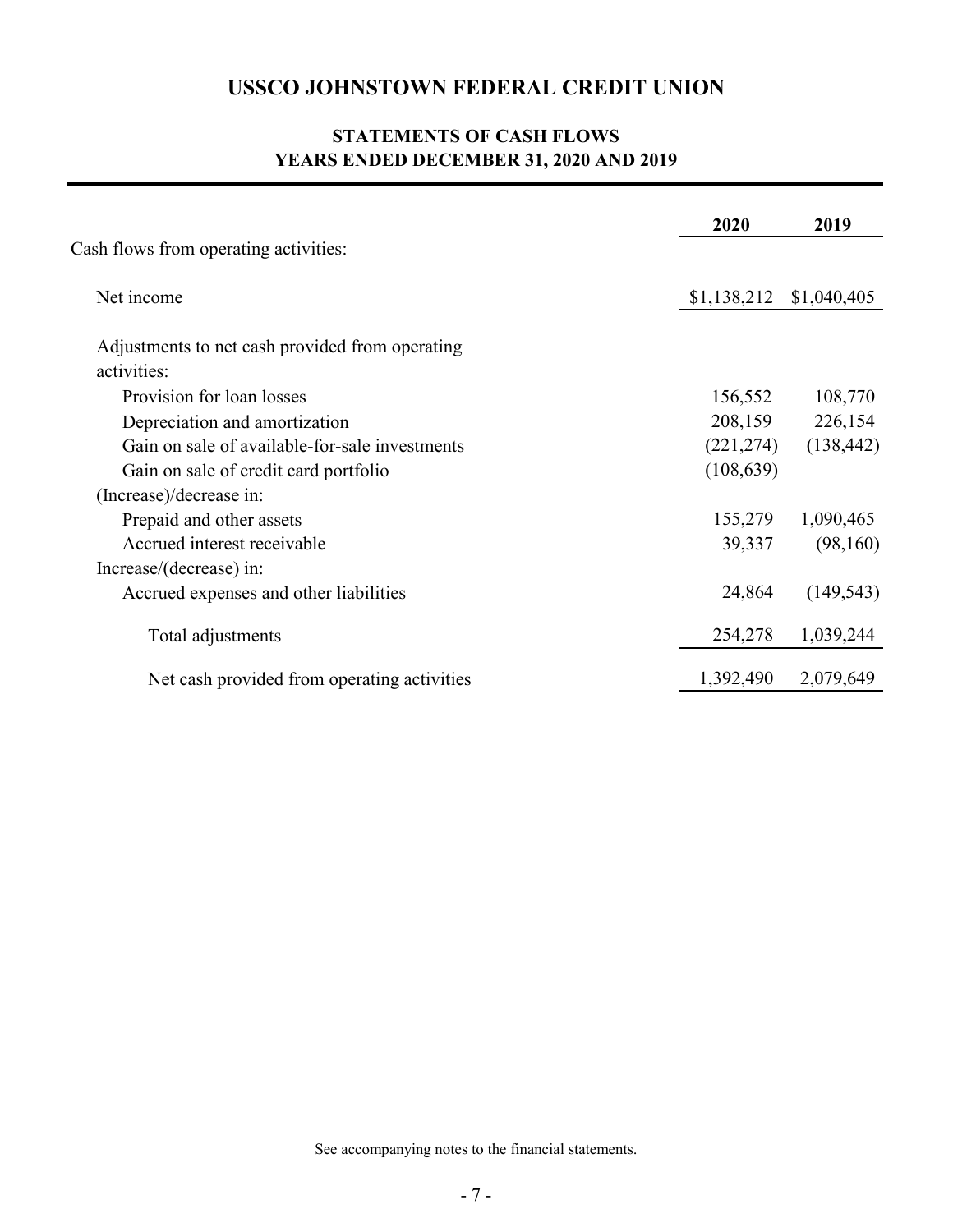## **STATEMENTS OF CASH FLOWS YEARS ENDED DECEMBER 31, 2020 AND 2019**

## **Cash Flows (Continued)**

|                                                                      | 2020           | 2019           |
|----------------------------------------------------------------------|----------------|----------------|
| Cash flows from investing activities:                                |                |                |
| Maturities of interest-bearing deposits                              | 5,566,000      | 4,684,000      |
| Net change in loans to members                                       | (447, 889)     | (1,219,150)    |
| Proceeds from the sale of credit card portfolio                      | 1,466,626      |                |
| Proceeds from the sale or maturity of available-for-sale investments | 24,840,728     | 33,525,985     |
| Purchase of available-for-sale investments                           | (49, 831, 992) | (41, 537, 157) |
| (Increase)/decrease in NCUSIF deposit                                | (118,989)      | 24,551         |
| Purchase of property and equipment                                   | (83,271)       | (238, 165)     |
| Net cash used in investing activities                                | (18,608,787)   | (4,759,936)    |
| Cash flows from financing activities:                                |                |                |
| Net change in members' shares and savings accounts                   | 21,650,061     | 697,580        |
| Net cash provided from financing activities                          | 21,650,061     | 697,580        |
| Net change in cash and cash equivalents                              | 4,433,764      | (1,982,707)    |
| Cash and cash equivalents - beginning                                | 2,420,152      | 4,402,859      |
| Cash and cash equivalents - ending                                   | \$6,853,916    | \$2,420,152    |
| <b>Supplemental Information</b>                                      |                |                |
| Interest paid                                                        | \$303,369      | \$246,559      |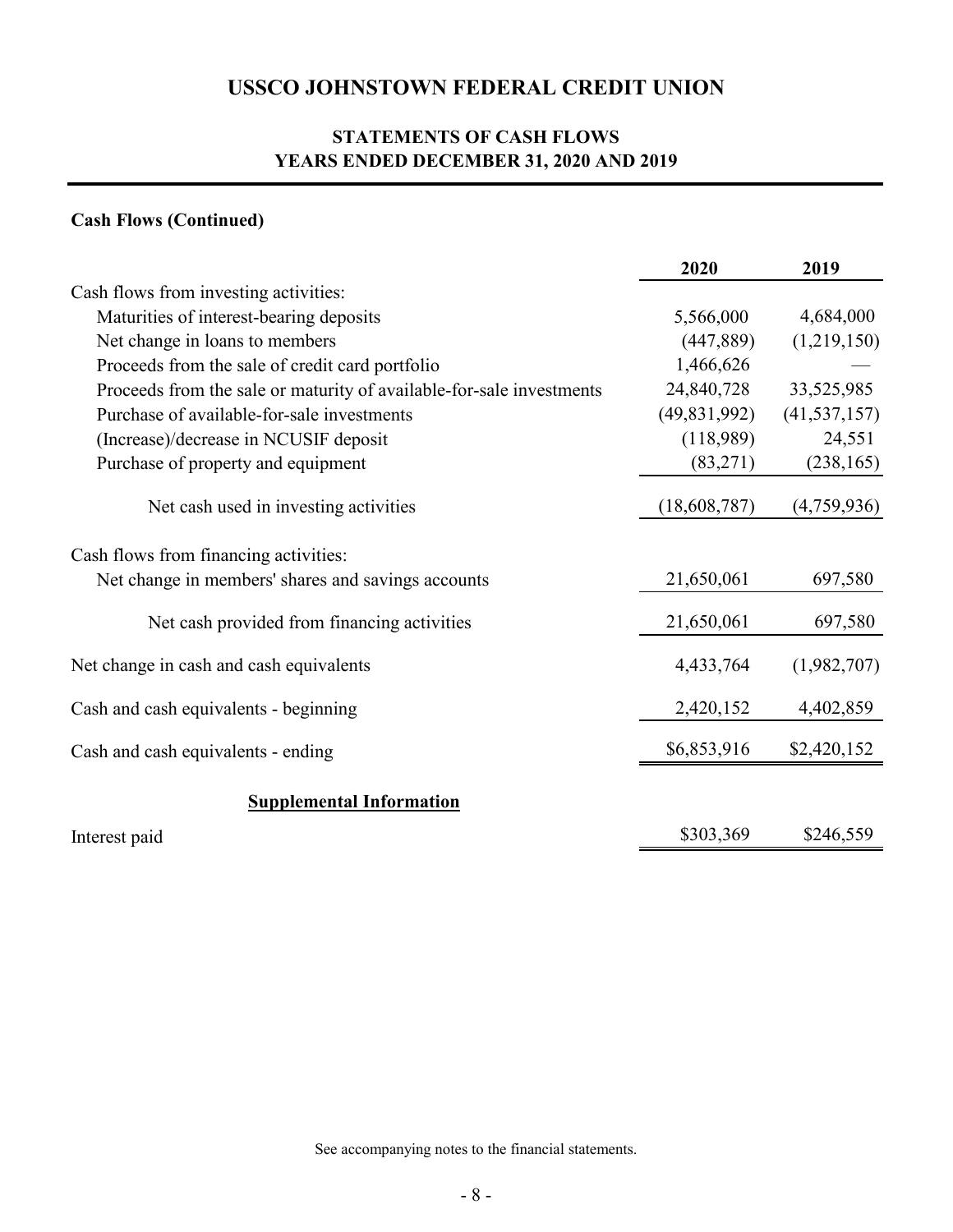## **NOTES TO THE FINANCIAL STATEMENTS DECEMBER 31, 2020 AND 2019**

#### **Note 1 - Nature of Business and Significant Accounting Policies**

#### Organization

USSCO Johnstown Federal Credit Union (the Credit Union) is a cooperative association organized in accordance with the provisions of the Federal Credit Union Act for the purpose of promoting thrift among, and creating a source of credit for, its members. Participation in the Credit Union is limited to those individuals who qualify for membership. The field of membership is defined by the Credit Union's Charter and Bylaws.

#### Use of Estimates

The preparation of financial statements in conformity with accounting principles generally accepted in the United States of America (GAAP) requires management to make estimates and assumptions that affect the reported amounts of assets and liabilities and the disclosure of contingent assets and liabilities as of the dates of the financial statements and the reported amounts of revenues and expenses for the periods then ended. Actual results could differ from those estimates. Estimates that are particularly susceptible to change include the determination of the allowance for loan losses and the fair value of available-for-sale investments. The significant accounting principles and policies used in the preparation of these financial statements, together with certain related information, are summarized below.

#### Concentrations of Credit Risk

A significant amount of the Credit Union's business activity is with members who work for or reside in Cambria and Somerset Counties in central Pennsylvania. Therefore, the Credit Union may be exposed to credit risk by the economic climate of the overall geographical region in which borrowers work and reside.

#### Comprehensive Income

Accounting principles generally require that recognized revenue, expenses, gains and losses be included in net income. Certain changes in assets and liabilities are reported in a separate component of comprehensive income/(loss). Other comprehensive income/(loss) is limited to the changes in unrealized gain/(loss) on available-for-sale investments. When available-for-sale investments are sold, the gain or loss realized on the sale is reclassified from accumulated other comprehensive income/(loss) to the gain or loss on sale of investments reported in the statements of income.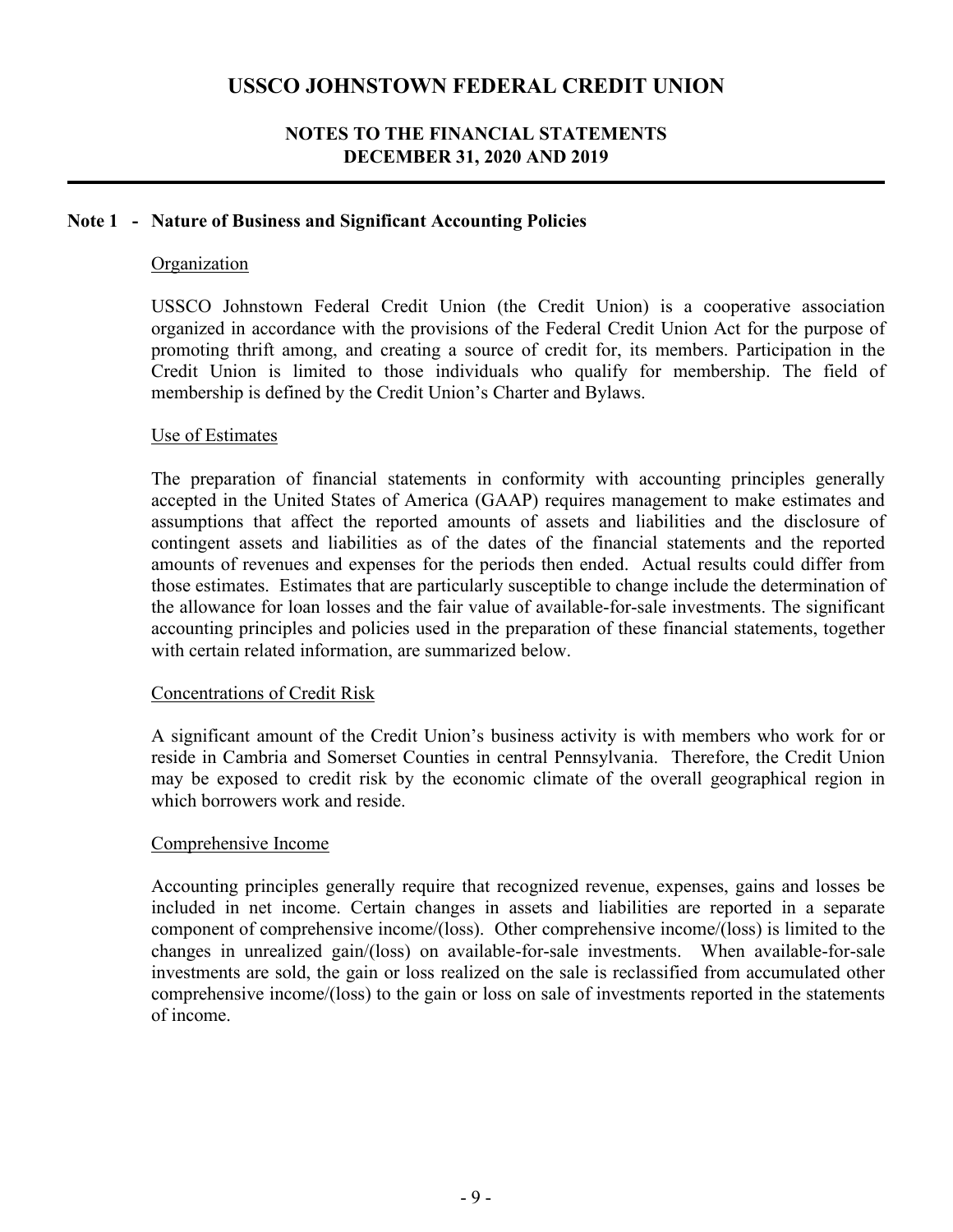## **NOTES TO THE FINANCIAL STATEMENTS DECEMBER 31, 2020 AND 2019**

### **Note 1 - Nature of Business and Significant Accounting Policies (Continued)**

#### Cash and Cash Equivalents

For purposes of reporting cash flows, cash and cash equivalents includes cash on hand and amounts due from corporate credit unions (including cash items in the process of clearing) and interest-bearing deposits with corporate credit unions with an original maturity of 90 days or less including overnight deposits. Amounts due from corporate credit unions may, at times, exceed federally insured limits.

### Interest-Bearing Deposits

Interest-bearing deposits are time deposits with financial institutions with an original maturity in excess of 90 days. These deposits are all 100% insured as no deposit to one individual institution exceeds \$250,000.

#### Available-for-Sale Investments:

Investments are classified as available-for-sale when the Credit Union anticipates that the securities could be sold in response to rate changes, prepayment risk, liquidity, availability of and the yield on alternative investments and other market and economic factors. These securities are reported at fair value.

Unrealized gains and losses on available-for-sale investments are recognized as direct increases or decreases in other comprehensive income. Premiums and discounts are recognized in interest income using the interest method over the terms of the securities. Declines in the estimated fair value of available-for-sale securities below their cost that are other-than-temporary are reflected as realized losses in the statements of income. Factors affecting the determination of whether an other-than-temporary impairment has occurred include, among other things: (1) the length of time and the extent which the fair value has been less than cost, (2) the financial condition and near term prospects of the issuer, (3) the Credit Union does not intend to sell these securities, and (4) it is more likely than not that the Credit Union will not be required to sell before a period of time sufficient to allow for any anticipated recovery in fair value. Gains and losses on the sale of securities are recorded on the trade date and the costs of securities sold are determined using the specific identification method.

#### Loans to Members

Loans that the Credit Union has the intent and ability to hold for the foreseeable future are stated at unpaid principal balances, less an allowance for loan losses and net deferred loan origination fees and costs. Interest on loans to members is recognized over the terms of the loans and is calculated using the simple-interest method on principal amounts outstanding.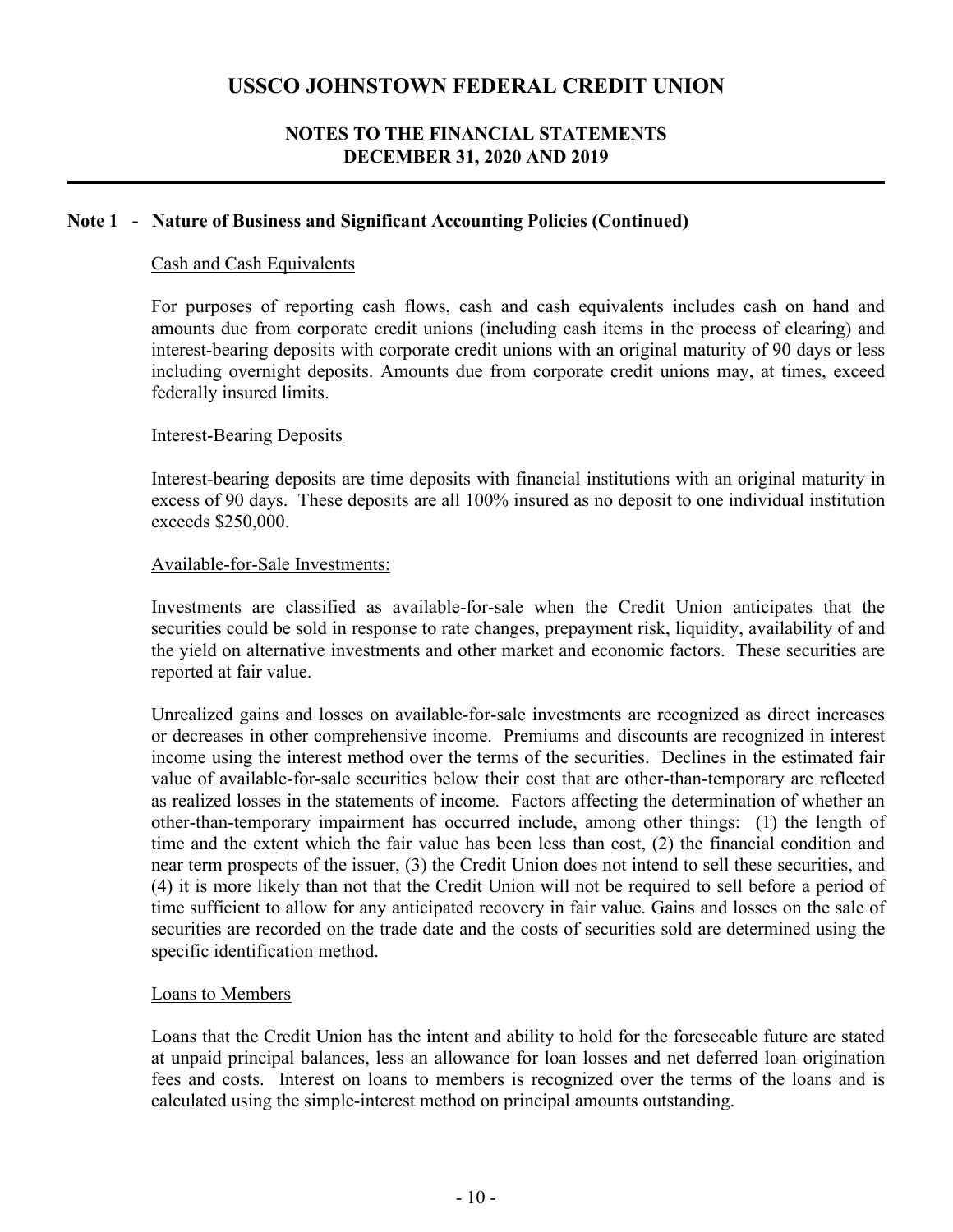### **NOTES TO THE FINANCIAL STATEMENTS DECEMBER 31, 2020 AND 2019**

#### **Note 1 - Nature of Business and Significant Accounting Policies (Continued)**

#### Loans to Members (Continued)

The accrual of interest on loans is discontinued at the time the loan is 90 days delinquent. Interest income on non-accrual loans is recognized only to the extent cash payments are received. Past due status is based on contractual terms of the loan. In all cases, loans are placed on non-accrual or charged off at an earlier date if collection of principal or interest is considered doubtful.

All interest accrued but not collected for loans that are placed on non-accrual or charged off is reversed against interest income. The interest on these loans is accounted for on the cash-basis or cost-recovery method, until qualifying for return to accrual. Loans are returned to accrual status when all the principal and interest amounts contractually due are brought current and future payments are reasonably assured.

#### Allowance for Loan Losses

The allowance for loan losses (allowance) is an estimate of loan losses inherent in the Credit Union's loan portfolio. The allowance is established through a provision for loan losses which is charged to expense. Loan losses are charged off against the allowance when the Credit Union determines the loan balance to be uncollectible. Cash received on previously charged-off amounts is recorded as a recovery to the allowance.

The allowance is evaluated on a regular basis by management and is based upon management's periodic assessment of the collectability of the loans in light of historical experience, the nature and volume of the loan portfolio, adverse situations that may affect the borrower's ability to repay, estimated value of any underlying collateral, and prevailing economic conditions. This evaluation is inherently subjective as it requires estimates that are susceptible to significant revision as more information becomes available.

Management has an established methodology to determine the adequacy of the allowance that assesses the risks and losses inherent in the loan portfolio. For purposes of determining the allowance, the Credit Union has segmented certain loans in the portfolio by product type. Loans are divided into the following segments: real estate, consumer and commercial. The Credit Union further disaggregates real estate, consumer and commercial segments into classes based on the associated risks within those segments. Real estate loans are divided into two classes: first mortgage and home equity. Consumer loans are divided into four classes: automobile, share secured, unsecured and education. Commercial loans are divided into two classes: real estate and other.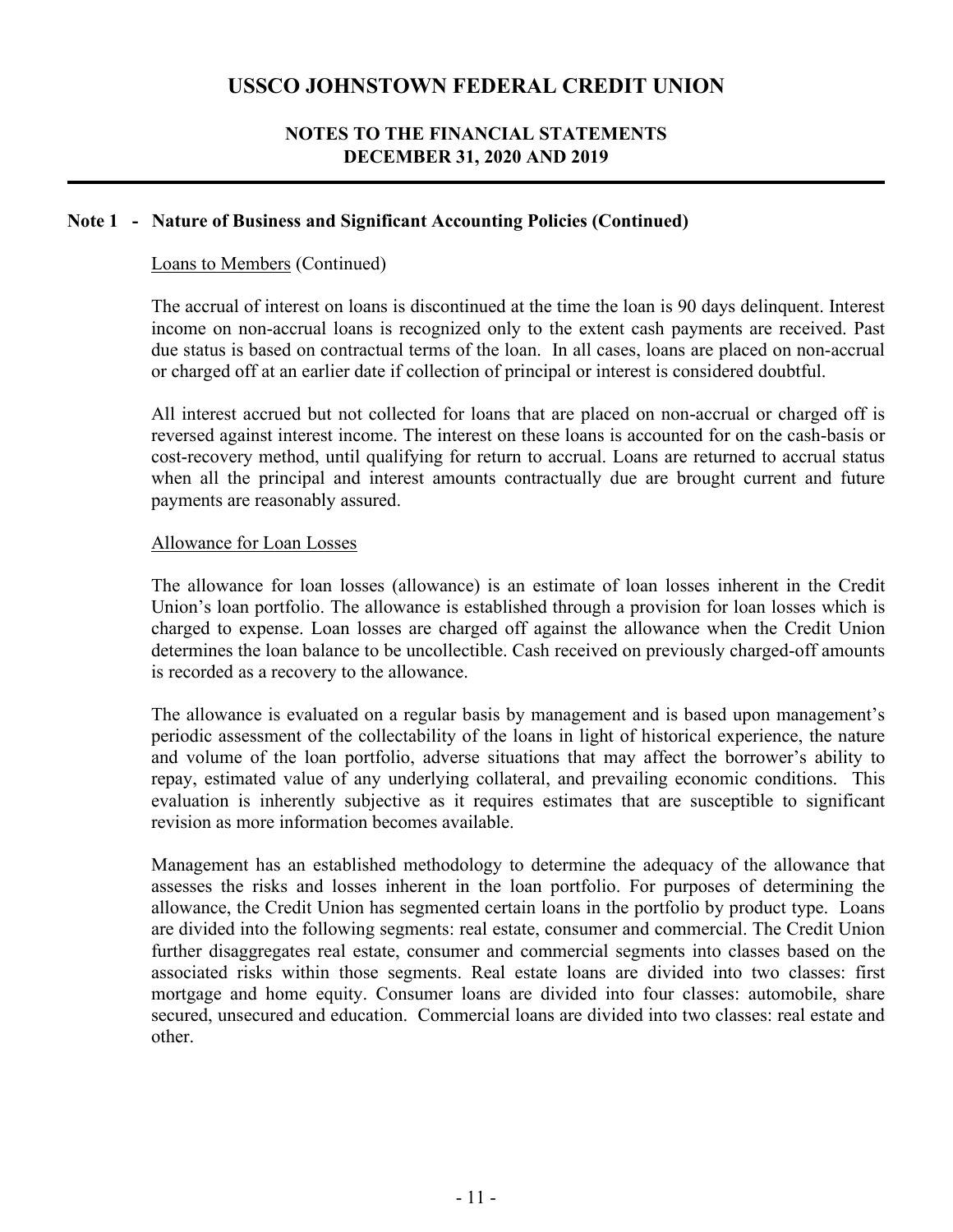### **NOTES TO THE FINANCIAL STATEMENTS DECEMBER 31, 2020 AND 2019**

#### **Note 1 - Nature of Business and Significant Accounting Policies (Continued)**

#### Allowance for Loan Losses (Continued)

The allowance consists of specific and general components. The specific component covers impaired loans and specific allowances are established for these loans based on a thorough analysis of the most probable source of repayment, including the present value of the loan's expected future cash flows, the loan's estimated market value, or the estimated fair value of the underlying collateral. The general component covers non-impaired loans and is based on historical losses adjusted for current factors.

This actual loss experience is adjusted for economic factors based on the risks present for each portfolio segment or class of loans. These economic factors include consideration of the following: levels of and trends in delinquencies and impaired loans; levels of and trends in charge-offs and recoveries; trends in volume and terms of loans; effects of any changes in risk selection and underwriting standards; other changes in lending policies, procedures, and practices; experience, ability, and depth of lending management and other relevant staff; national and local economic trends and conditions; industry conditions; and effects of changes in credit concentrations. These factors are inherently subjective and are driven by the repayment risk associated with each portfolio segment. The Credit Union maintains a separate general valuation allowance for each portfolio segment.

#### *Real Estate and Consumer Segment Allowance Methodology*

For loans not individually evaluated for impairment, the Credit Union determines the allowance on a collective basis utilizing historical losses adjusted for current factors. This actual loss experience is adjusted for economic factors, credit quality of the assets comprising the portfolio and the ongoing evaluation process based on the risks present for each portfolio segment or class of loans. As of December 31, 2020 and 2019, the historical loss time frame for each class was the previous two years.

#### *Commercial Segment Allowance Methodology*

For commercial loans not identified as impaired or otherwise individually evaluated, the Credit Union determines the allowance on a collective basis utilizing peer group historical losses to represent the best estimate of inherent losses at the measurement date. Based on historical losses and management's credit risk assessment and analysis of leading predictors of losses existing as of the measurement date, loan losses are estimated. These loss estimates are adjusted as appropriate based on additional analysis of long-term average loss experience compared to previously forecasted losses, external loss data, or other risks identified from current economic conditions and credit quality trends.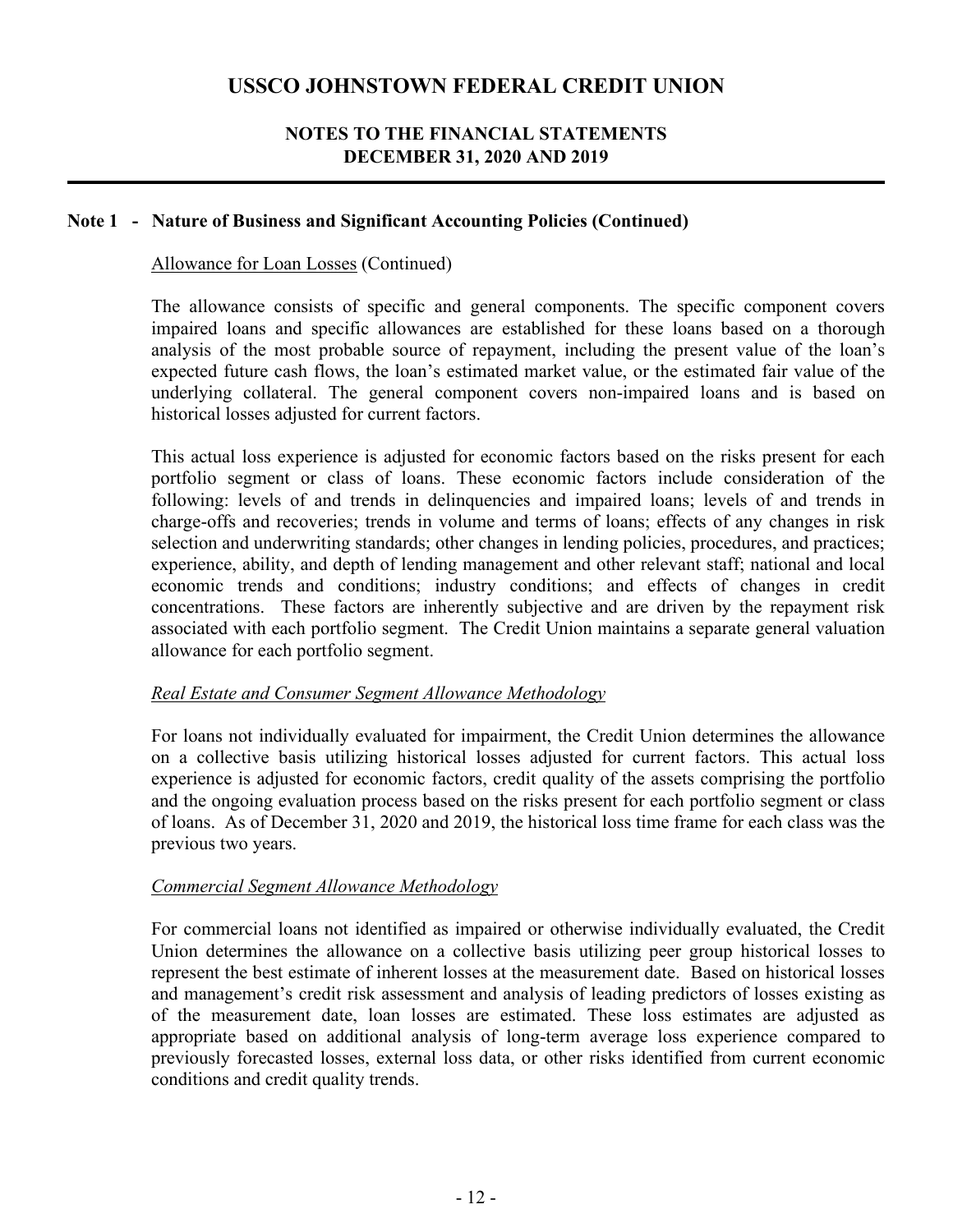## **NOTES TO THE FINANCIAL STATEMENTS DECEMBER 31, 2020 AND 2019**

### **Note 1 - Nature of Business and Significant Accounting Policies (Continued)**

#### *Impaired Loans*

A loan is considered impaired when, based on current information and events, it is probable that the Credit Union will be unable to collect the scheduled payments of principal or interest when due according to the contractual terms of the loan agreement. Factors considered by management in determining impairment include payment status, collateral value, and the probability of collecting scheduled principal and interest payments when due. Loans that experience insignificant payment delays and payment shortfalls generally are not classified as impaired.

Management determines the significance of payment delays and payment shortfalls on a case-bycase basis, taking into consideration of all circumstances surrounding the loan and the borrower, including the length of the delay, the reasons for the delay, the borrower's prior payment record, and the amount of the shortfall in relation to the principal and interest owed.

Large groups of smaller balance homogeneous loans are collectively evaluated for impairment. Accordingly, the Credit Union does not separately identify individual consumer and residential loans for impairment disclosures, unless such loans are the subject of a restructuring agreement.

#### *Troubled Debt Restructurings (TDRs)*

Under certain circumstances, the Credit Union will provide borrowers relief through loan restructurings. A loan restructuring represents a TDR if for economic or legal reasons related to the borrower's financial difficulties the Credit Union grants a concession to the borrower that it would not otherwise consider. Restructured loans typically present an elevated level of credit risk as the borrowers are not able to perform according to the original contractual terms. Loans that are reported as TDRs are considered impaired and measured for impairment as described above. TDR activity was immaterial for disclosure for the years ended December 31, 2020 and 2019.

### *TDR Designation and COVID-19 Loan Modifications*

On March 27, 2020, the Coronavirus Aid, Relief, and Economic Security Act (CARES Act) was signed into law. Section 4013 of the CARES Act, "Temporary Relief From Troubled Debt Restructurings," provided financial institutions the option to temporarily suspend certain requirements under GAAP related to TDRs until December 31, 2020 to account for the effects of COVID-19. On December 27, 2020, the *2021 Consolidated Appropriations Act* was signed into law, extending this option until January 1, 2022.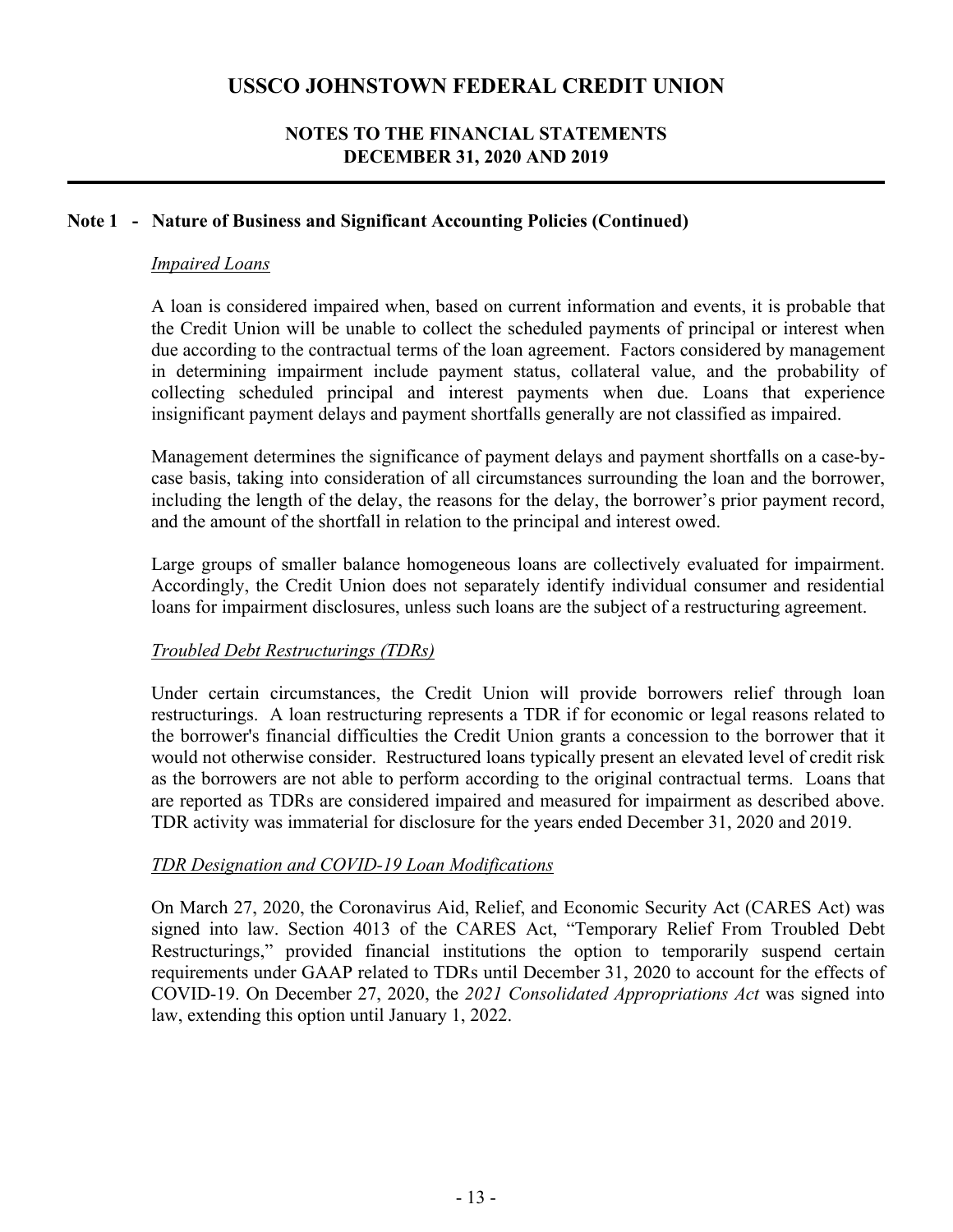### **NOTES TO THE FINANCIAL STATEMENTS DECEMBER 31, 2020 AND 2019**

#### **Note 1 - Nature of Business and Significant Accounting Policies (Continued)**

#### *TDR Designation and COVID-19 Loan Modifications (Continued)*

On April 7, 2020, regulatory agencies issued a statement, "Interagency Statement on Loan Modifications and Reporting for Financial Institutions Working With Customers Affected by the Coronavirus (Revised)" (Statement), to encourage financial institutions to work prudently with borrowers and to describe the agencies' interpretation of how accounting rules under Accounting Standards Codification (ASC) 310-40, "Troubled Debt Restructurings by Creditors," apply to certain COVID-19-related modifications. The regulatory agencies have confirmed with staff of the Financial Accounting Standards Board (FASB) that short-term modifications made on a good faith basis in response to COVID-19 to borrowers who were current prior to any relief, are not TDRs.

Under the guidance, modifications should be short term in nature (e.g., six-months or less) and COVID-19 related. Subsequent modifications should be re-evaluated. The presumption is that the borrower would not be experiencing financial difficulty had it not been for COVID-19. Therefore, if the borrower is not current for reasons other than COVID-19 or is requesting a long term modification, the traditional TDR designation may apply. Further, the agencies' examiners will exercise judgment in reviewing loan modifications, including TDRs, and will not automatically adversely risk rate credits that are affected by COVID-19, including those considered TDRs. The Statement also provides guidance on past due reporting, non-accrual loans and charge-offs among other items. Given the uncertainty in general related to the ultimate impact of COVID-19, the impact of loans modified under this guidance is unknown.

#### *Consumer and Real Estate Credit Quality Indicators*

The majority of the Credit Union's consumer and residential loan portfolio is comprised of secured loans that are evaluated at origination on a centralized basis against standardized underwriting criteria. The ongoing measurement of credit quality of the consumer and residential loan portfolios is largely done on an exception basis. If payments are made on schedule, as agreed, then no further monitoring is performed. However, if delinquency occurs, the delinquent loans are turned over to the Credit Union's collections department for resolution, which generally occurs rapidly and often through repossession and foreclosure. Credit quality for the entire consumer and residential loan portfolio is measured by the periodic delinquency rate, non-accrual amounts, and actual losses incurred.

The Credit Union evaluates the credit quality of loans in the real estate and consumer loan portfolio based primarily on the aging status of the loan and payment activity. Accordingly, nonaccrual loans and loans modified under troubled debt restructurings that are past due in accordance with the loans' original contractual terms are considered non-performing status for purposes of credit quality evaluation.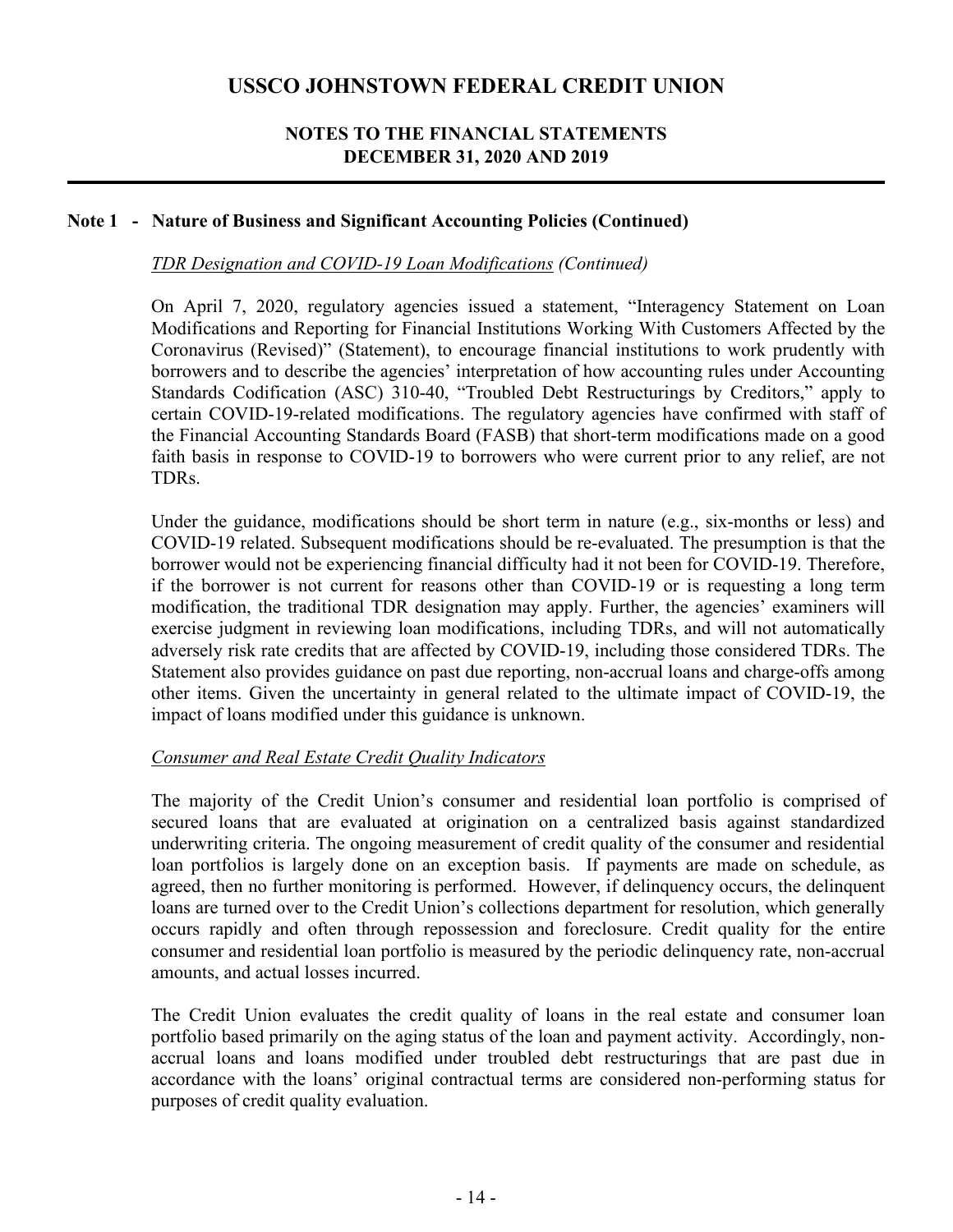### **NOTES TO THE FINANCIAL STATEMENTS DECEMBER 31, 2020 AND 2019**

### **Note 1 - Nature of Business and Significant Accounting Policies (Continued)**

### *Commercial Credit Quality Indicators*

The Credit Union assigns a risk rating to all loans, except pools of homogeneous loans, and periodically performs detailed internal reviews of all such loans over a certain threshold to identify credit risks and to assess the overall collectability of the portfolio. These risk ratings are also subject to examination by the Credit Union's regulators. During the internal reviews, management monitors and analyzes the financial condition of borrowers and guarantors, trends in the industries in which the borrowers operate, and the fair values of collateral securing the loans. These credit quality indicators are used to assign a risk rating to each individual loan. The risk ratings can be grouped into eight major categories based on loan quality. Risk ratings range from 1 or excellent, representing the highest loan quality, to and 8, or loss, representing the lowest loan qualify.

### *Loan Charge-off Policies*

Loan losses are charged off against the allowance when the Credit Union determines the loan balance to be uncollectible. Loans are typically charged off no later than 180 days past due, unless they are in foreclosure. Past due status is based on contractual terms of the loan. In all cases, loans are placed on non-accrual or charged off at an earlier date if collection of principal or interest is considered doubtful.

#### Property and Equipment

Land is carried at cost. Building and improvements and furniture and equipment are carried at cost, less accumulated depreciation. Depreciation is computed principally by the straight-line method based upon the useful lives of the related assets. The cost of leasehold improvements is amortized using the straight-line method over the term of the lease, or the estimated life of the asset, whichever is less. The Credit Union reviews property and equipment (long-lived assets) for impairment whenever events or changes in circumstances indicate that the carrying amount may not be recoverable. Maintenance, repairs, and minor alterations are charged to current operations as expenditures occur and major improvements are capitalized.

#### National Credit Union Share Insurance Fund (NCUSIF) Deposit

The deposit in the NCUSIF is in accordance with National Credit Union Administration (NCUA) regulations, which require the maintenance of a deposit by each insured credit union in an amount equal to one percent of its insured shares. The deposit would be refunded to the credit union if its insurance coverage is terminated, it converts to insurance coverage from another source, or the operations of the fund are transferred from the NCUA Board. The NCUSIF deposit is required to be periodically reviewed for impairment.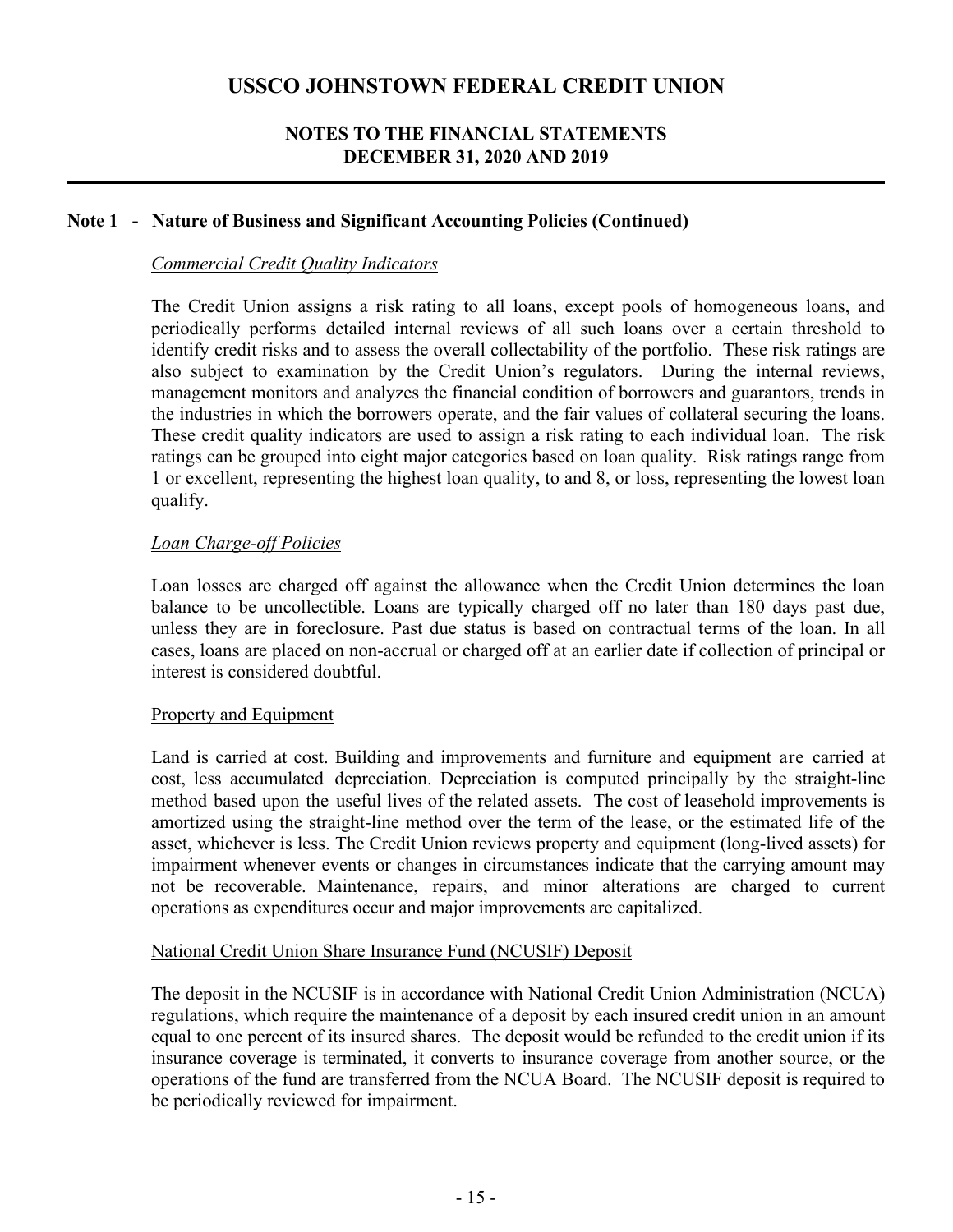### **NOTES TO THE FINANCIAL STATEMENTS DECEMBER 31, 2020 AND 2019**

#### **Note 1 - Nature of Business and Significant Accounting Policies (Continued)**

#### Perpetual Contributed Capital (PCC)

As a requirement of membership, the Credit Union maintains a PCC account with Vizo Financial Corporate Credit Union (VFCCU). The Credit Union maintained approximately \$690,000 in PCC at VFCCU as of December 31, 2020 and 2019. The PCC is not subject to share insurance coverage by the NCUSIF or other deposit insurer. PCC is uninsured and cannot be withdrawn; however, it is required to be a member of VFCCU. PCC can be used by VFCCU to absorb any operating losses that exceed the balance of retained earnings. The PCC is included with prepaid and other assets in the statements of financial condition.

#### Members' Shares and Savings Accounts

Members' shares are the savings deposit accounts of the owners of the Credit Union. Share ownership entitles the members to vote in annual elections of the Board of Directors. Irrespective of the number of shares owned, no member has more than one vote. Members' shares are subordinated to all other liabilities of the Credit Union upon liquidation. Interest on members' shares and savings accounts is based on available earnings at the end of an interest period and is not guaranteed by the Credit Union. Interest rates on members' share accounts are set by the Board of Directors, based on an evaluation of current and future market conditions.

#### Regular Reserve

The Credit Union is required to maintain a statutory reserve (regular reserve) in accordance with the Federal Credit Union Act. This statutory reserve represents a regulatory restriction and is not available for the payment of interest.

#### Equity Acquired in Merger

Equity acquired in a merger represents equity accounted for in accordance with the acquisition method of accounting. Under this method, undivided earnings of the acquired credit union is combined on the acquirer's statement of financial conditions as a separate component of equity. This component of equity is considered part of net worth as defined by the regulations established by the NCUA.

#### Fees and Charges

The Credit Union earns fee and commission income from a range of services it provides to its members. Deposit fee income and interchange fee income are earned on the execution of financial services performed. This includes fees arising from 1) Participating in transactions with members and third-party financial intuitions, such as interchange fee income for debit card transaction handling and member use a third-party's ATM; 2) Certain services initiated or requested by the member, including paper statement delivery fees, overdrawn account charges, insufficient funds charges, and stop payment fees.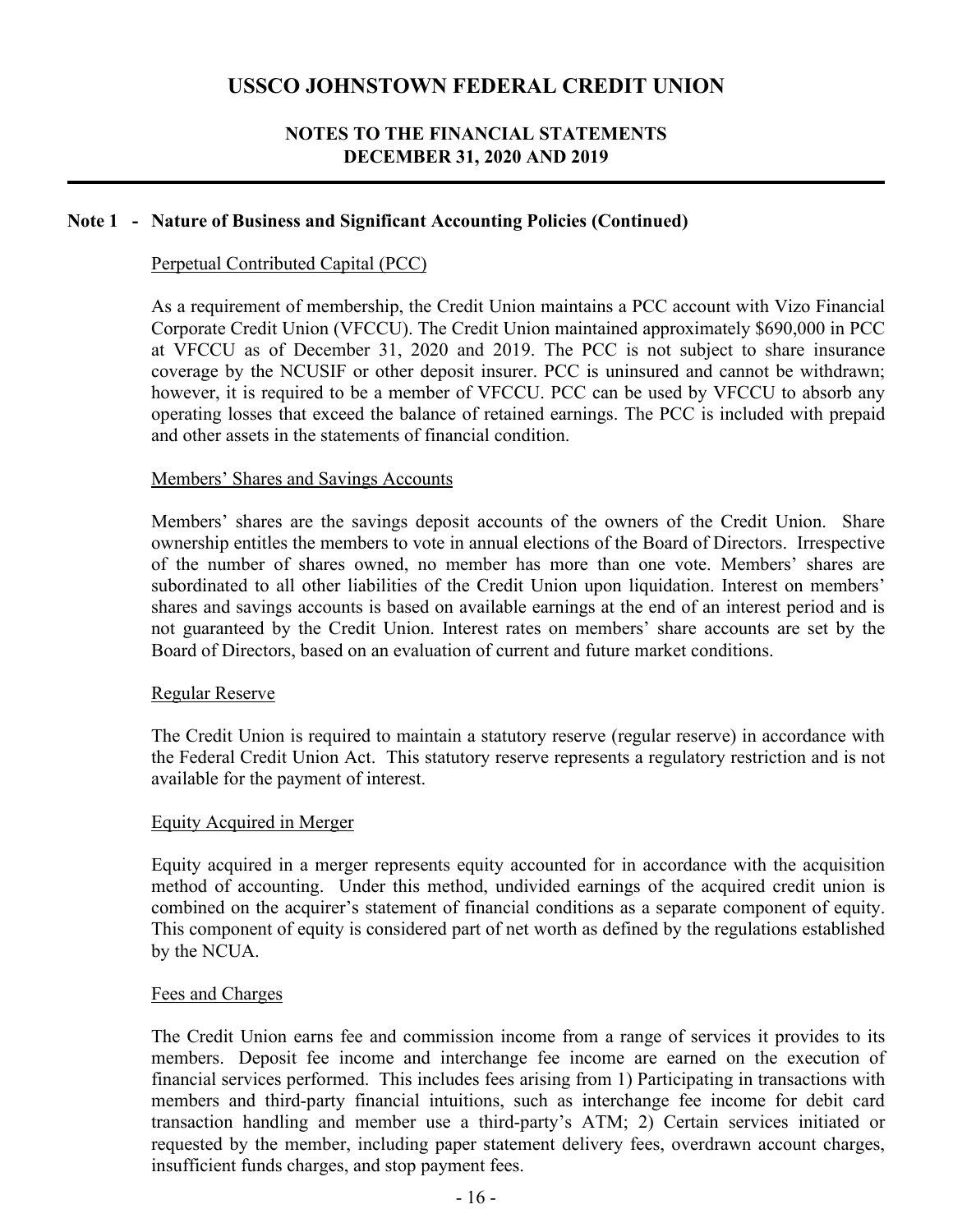## **NOTES TO THE FINANCIAL STATEMENTS DECEMBER 31, 2020 AND 2019**

#### **Note 1 - Nature of Business and Significant Accounting Policies (Continued)**

#### Income Taxes

The Credit Union is exempt, by statute Internal Revenue Code Section 501(c)(14), from federal and state income taxes.

#### Reclassification

Certain amounts reported in the 2019 financial statements have been reclassified to conform with the 2020 presentation. Members' equity and net income are unchanged due to these reclassifications.

#### Recent Accounting Pronouncements

#### *Accounting for Financial Instruments – Credit Losses*

In June 2016, the FASB issued Accounting Standards Update (ASU) 2016-13, *Financial Instruments-Credit Losses*. The ASU introduces a new accounting model, the Current Expected Credit Losses (CECL) model, which requires earlier recognition of credit losses. The FASB's CECL model utilizes a lifetime "expected credit loss" measurement objective for the recognition of credit losses for loans, held-to-maturity securities and other receivables at the time the financial asset is originated or acquired. The expected credit losses are adjusted each period for changes in expected lifetime credit losses. For available-for-sale securities where fair value is less than cost, credit-related impairment, if any, will be recognized in an allowance for credit losses and adjusted each period for changes in expected credit risk. This model replaces the multiple existing impairment models, which generally require that a loss be incurred before it is recognized. The ASU will be effective for the Credit Union on January 1, 2023. Early application is permitted for annual periods beginning January 1, 2019.

#### Subsequent Events

Management has evaluated subsequent events through June 15, 2021, the date the financial statements were available to be issued. No significant such events or transactions were identified.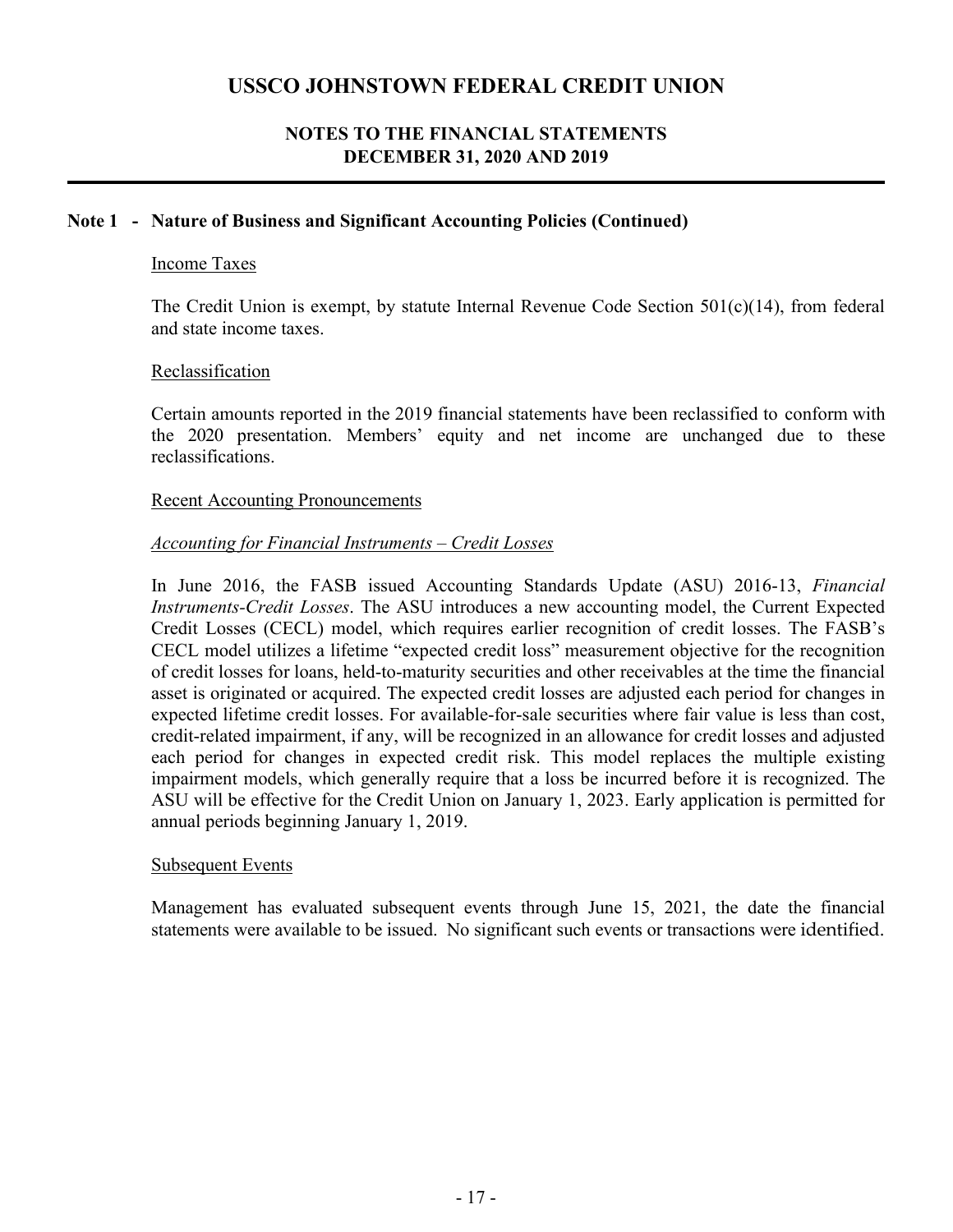## **NOTES TO THE FINANCIAL STATEMENTS DECEMBER 31, 2020 AND 2019**

#### **Note 2 - Investments**

The following table presents the amortized cost and estimated fair value of investments as of December 31, 2020:

|                                                       | Amortized<br>Cost | <b>Gross</b><br><b>Unrealized</b><br>Gains | <b>Gross</b><br><b>Unrealized</b><br><b>Losses</b> | Fair<br>Value |
|-------------------------------------------------------|-------------------|--------------------------------------------|----------------------------------------------------|---------------|
| Available-for-sale:                                   |                   |                                            |                                                    |               |
| Mortgage-backed securities<br>Collateralized mortgage | \$30,074,594      | \$625,798                                  | $(\$3,979)$                                        | \$30,696,413  |
| obligations (CMOs)                                    | 15,479,514        | 165,743                                    | (11,892)                                           | 15,633,365    |
| Negotiable certificates of deposit                    | 10,845,000        | 312,494                                    | (13,289)                                           | 11,144,205    |
| Federal agency securities                             | 3,000,000         | 28,450                                     |                                                    | 3,028,450     |
| <b>SBA</b> securities                                 | 940,506           | 31,559                                     |                                                    | 972,065       |
| Corporate bonds                                       | 495,178           | 14,757                                     |                                                    | 509,935       |
| Total                                                 | \$60,834,792      | \$1,178,801                                | (\$29,160)                                         | \$61,984,433  |

The following table presents the amortized cost and estimated fair value of investments as of December 31, 2019:

|                                    | Amortized<br>Cost | Gross<br>Unrealized<br>Gains | Gross<br><b>Unrealized</b><br><b>Losses</b> | Fair<br>Value |
|------------------------------------|-------------------|------------------------------|---------------------------------------------|---------------|
| Available-for-sale:                |                   |                              |                                             |               |
| Mortgage-backed securities         | \$27,266,254      | \$289,893                    | (\$107,566)                                 | \$27,448,581  |
| Negotiable certificates of deposit | 8,356,000         | 247,022                      | (303)                                       | 8,602,719     |
| Total                              | \$35,622,254      | \$536,915                    | (\$107,869)                                 | \$36,051,300  |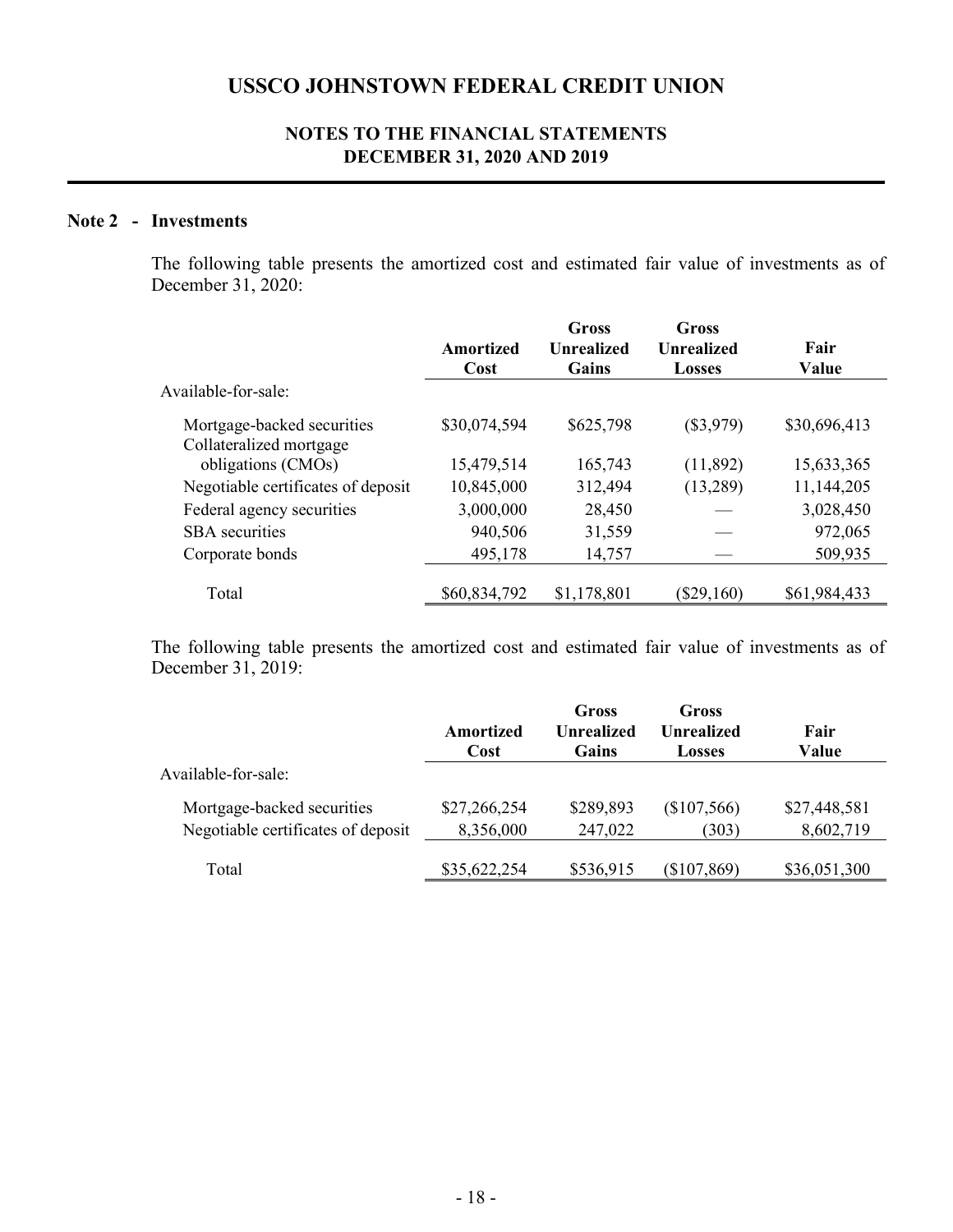### **NOTES TO THE FINANCIAL STATEMENTS DECEMBER 31, 2020 AND 2019**

#### **Note 2 - Investments (Continued)**

The amortized cost and estimated fair value of debt securities as of December 31, 2020, by contractual maturity, are shown below. Expected maturities on mortgage-backed securities will differ from contractual maturities because borrowers may have the right to call or prepay obligations with or without call or prepayment penalties.

|                            | Available-for-sale       |               |  |
|----------------------------|--------------------------|---------------|--|
|                            | <b>Amortized</b><br>Cost | Fair<br>Value |  |
| Within one year            | \$1,985,178              | \$2,023,160   |  |
| 1 to 5 years               | 9,106,000                | 9,388,998     |  |
| 5 to 10 years              | 3,249,000                | 3,270,432     |  |
| CMOs                       | 15,479,514               | 15,633,365    |  |
| <b>SBA</b> securities      | 940,506                  | 972,065       |  |
| Mortgage-backed securities | 30,074,594               | 30,696,413    |  |
| Total                      | \$60,834,792             | \$61,984,433  |  |

Information pertaining to investments with gross unrealized losses as of December 31, 2020, aggregated by investment category and length of time that individual investments have been in a continuous loss position follows:

|                            | <b>Less than 12 Months</b> |               |         | 12 Months or Longer |             | <b>Total</b>      |  |
|----------------------------|----------------------------|---------------|---------|---------------------|-------------|-------------------|--|
|                            |                            | <b>Gross</b>  |         | Gross               |             | <b>Gross</b>      |  |
|                            | Fair                       | Unrealized    | Fair    | <b>Unrealized</b>   | Fair        | <b>Unrealized</b> |  |
|                            | Value                      | <b>Losses</b> | Value   | <b>Losses</b>       | Value       | <b>Losses</b>     |  |
| Available-for-sale:        |                            |               |         |                     |             |                   |  |
| Negotiable certificates    |                            |               |         |                     |             |                   |  |
| of deposit                 | \$982,711                  | (\$13,289)    | $_{s-}$ | $s-$                | \$982,711   | (\$13,289)        |  |
| CMOs                       | 1,985,040                  | (11,892)      |         |                     | 1,985,040   | (11,892)          |  |
| Mortgage-backed securities | 4,086,047                  | (3,979)       | __      |                     | 4,086,047   | (3,979)           |  |
| Total                      | \$7,053,798                | $(\$29,160)$  | $S-$    | $S-$                | \$7,053,798 | $(\$29,160)$      |  |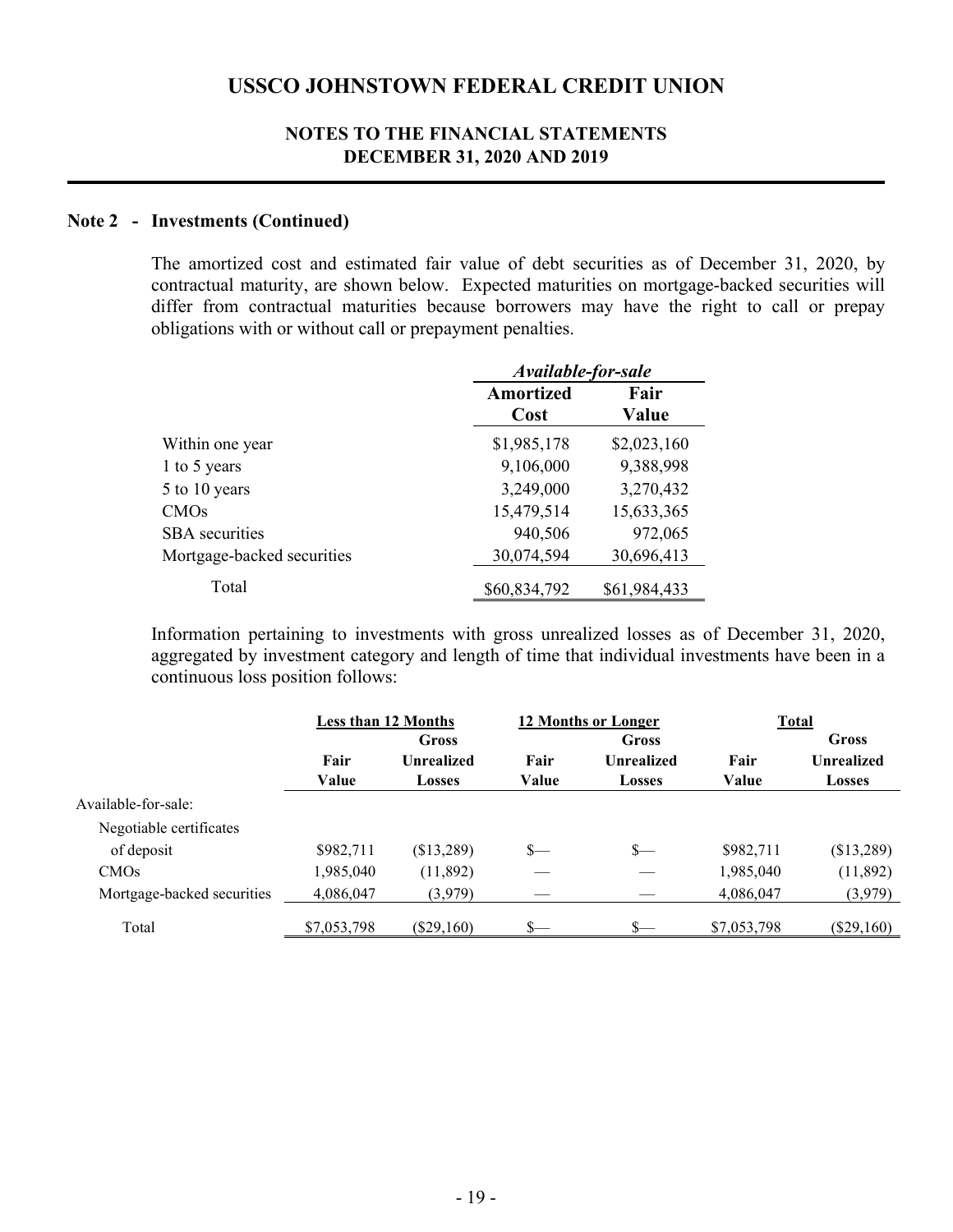### **NOTES TO THE FINANCIAL STATEMENTS DECEMBER 31, 2020 AND 2019**

#### **Note 2 - Investments (Continued)**

Information pertaining to investments with gross unrealized losses as of December 31, 2019, aggregated by investment category and length of time that individual investments have been in a continuous loss position follows:

|                            | <b>Less than 12 Months</b> |                   | <b>12 Months or Longer</b> |                   | <b>Total</b> |             |
|----------------------------|----------------------------|-------------------|----------------------------|-------------------|--------------|-------------|
|                            |                            | Gross             |                            | Gross             |              | Gross       |
|                            | Fair                       | <b>Unrealized</b> | Fair                       | <b>Unrealized</b> | Fair         | Unrealized  |
|                            | Value                      | <b>Losses</b>     | Value                      | <b>Losses</b>     | Value        | Losses      |
| Available-for-sale:        |                            |                   |                            |                   |              |             |
| Mortgage-backed securities | \$11,070,845               | $(\$85,417)$      | \$1,759,537                | $(\$22,149)$      | \$12,830,382 | (\$107,566) |
| Negotiable certificates    |                            |                   |                            |                   |              |             |
| of deposit                 |                            |                   | 247,696                    | (303)             | 247,696      | (303)       |
| Total                      | \$11,070,845               | $(\$85,417)$      | \$2,007,233                | $(\$22,452)$      | \$13,078,078 | (\$107,869) |

Unrealized losses on securities issued by the U.S. Government and its Agencies have not been recognized into income because of the implicit guarantee of the principal balances of these securities by the U.S. Government and its Agencies. The decline in fair value is primarily due to differences between security yields and market interest rates. Unrealized losses on negotiable certificates of deposit have not been recognized into income because they are all 100% insured as no deposit to one individual institution exceeds \$250,000. Additionally, the decline in fair value is expected to be recovered as securities approach their maturity date and/or market rates decline. Management has the ability and intent to hold these securities through to recovery of fair value, which may be maturity.

Proceeds from the sales of investments classified as available-for-sale approximated \$12,213,000 and \$33,082,000 during the years ended December 31, 2020 and 2019, respectively. Gross gains of approximately \$221,000 and \$138,000 were realized from these sales during the years ended December 31, 2020 and 2019, respectively.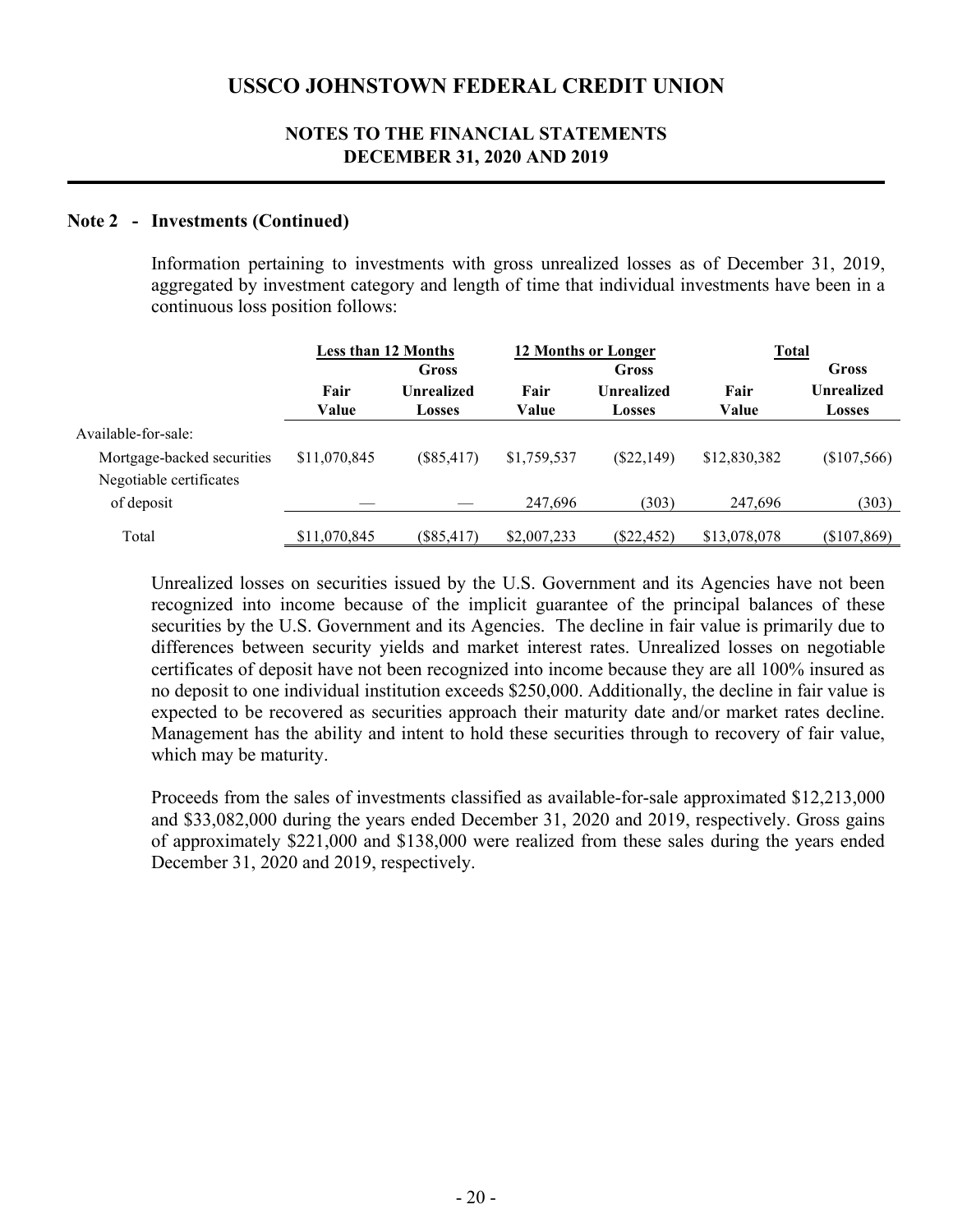## **NOTES TO THE FINANCIAL STATEMENTS DECEMBER 31, 2020 AND 2019**

## **Note 3 - Loans to Members**

The composition of loans to members as of December 31, 2020 and 2019 is as follows:

|                                 | 2020         | 2019         |
|---------------------------------|--------------|--------------|
| Real estate:                    |              |              |
| First mortgage                  | \$2,029,861  | \$2,762,871  |
| Home equity                     | 11,427,170   | 12,266,273   |
|                                 | 13,457,031   | 15,029,144   |
| Consumer:                       |              |              |
| Automobile                      | 46,700,742   | 43, 481, 228 |
| Share secured                   | 503,873      | 570,651      |
| Unsecured                       | 2,335,511    | 4,475,008    |
| Education                       | 385,953      | 655,815      |
|                                 | 49,926,079   | 49,182,702   |
| Commercial:                     |              |              |
| Real estate                     | 4,465,789    | 4,664,511    |
| Other                           | 1,595,008    | 1,636,444    |
|                                 | 6,060,797    | 6,300,955    |
|                                 | 69,443,907   | 70,512,801   |
| Less: Allowance for loan losses | (468, 406)   | (470, 650)   |
| Loans to members, net           | \$68,975,501 | \$70,042,151 |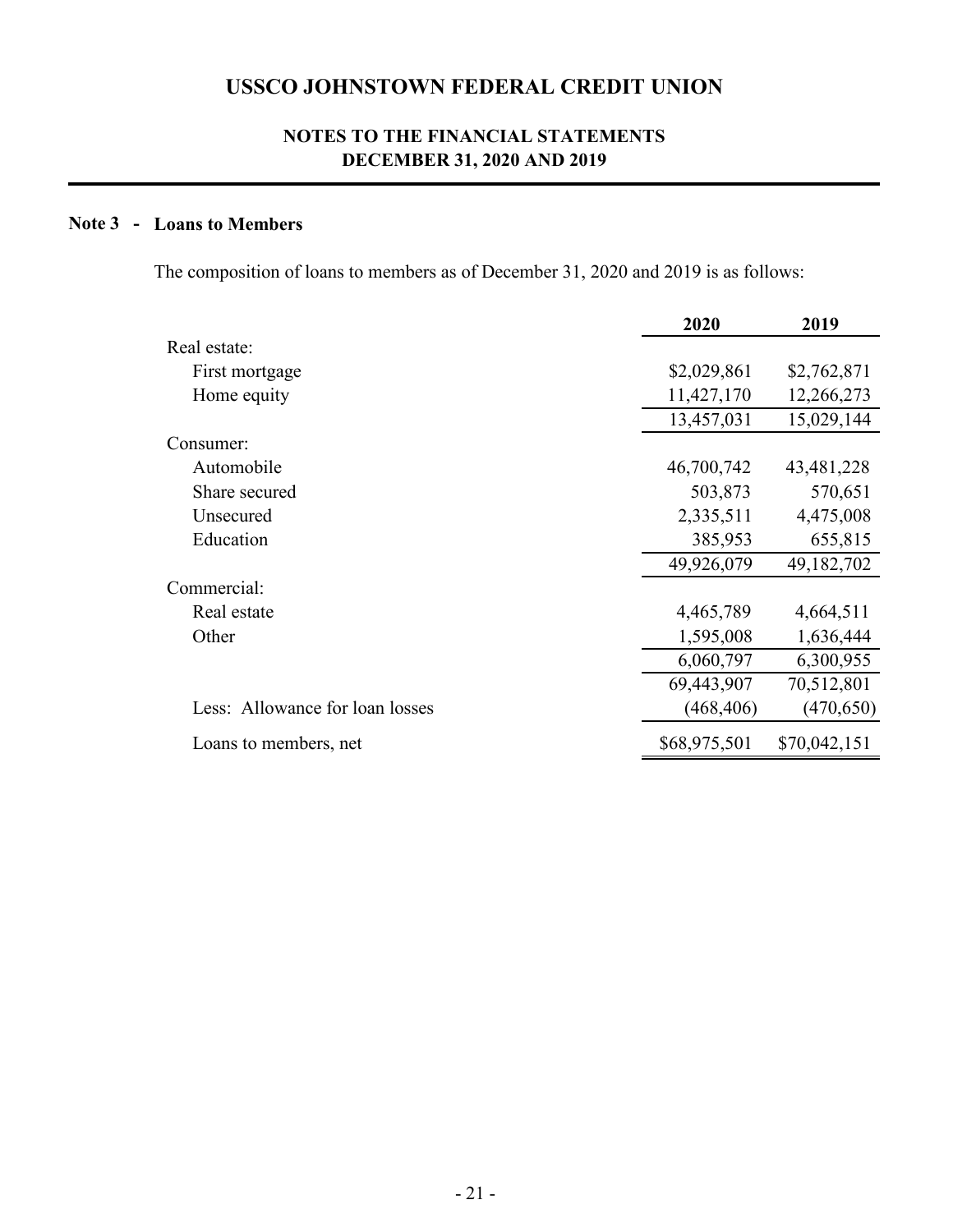## **NOTES TO THE FINANCIAL STATEMENTS DECEMBER 31, 2020 AND 2019**

### **Note 3 - Loans to Members (Continued)**

### Allowance for Loan Losses

The following table presents the activity in the allowance and a summary of the allowance by portfolio segment as of and for the year ended December 31, 2020:

|                                                          | <b>Real Estate</b> | Consumer   | <b>Commercial</b> | <b>Total</b> |
|----------------------------------------------------------|--------------------|------------|-------------------|--------------|
| Allowance for loan losses:                               |                    |            |                   |              |
| Beginning balance                                        | \$130,503          | \$321,244  | \$18,903          | \$470,650    |
| Charge-offs                                              | (83, 327)          | (131, 237) |                   | (214, 564)   |
| Recoveries                                               | 17,932             | 37,836     |                   | 55,768       |
| Provision for loan losses                                | 39,907             | 105,862    | 10,783            | 156,552      |
| Ending balance                                           | \$105,015          | \$333,705  | \$29,686          | \$468,406    |
| Ending balance, individually<br>evaluated for impairment | \$8,500            | \$22,087   |                   | \$30,587     |
| Ending balance, collectively<br>evaluated for impairment | 96,515             | 311,618    | 29,686            | 437,819      |
| Ending allowance                                         | \$105,015          | \$333,705  | \$29,686          | \$468,406    |

The following table presents a summary of the recorded investment in loans by portfolio segment as of December 31, 2020:

|                                                          | <b>Real Estate</b> | <b>Consumer</b> | <b>Commercial</b> | <b>Total</b> |
|----------------------------------------------------------|--------------------|-----------------|-------------------|--------------|
| Loans:                                                   |                    |                 |                   |              |
| Ending balance, individually<br>evaluated for impairment | \$19,490           | \$45,821        |                   | \$65,311     |
| Ending balance, collectively<br>evaluated for impairment | 13,437,541         | 49,880,258      | 6,060,797         | 69,378,596   |
| Total loans                                              | \$13,457,031       | \$49,926,079    | \$6,060,797       | \$69,443,907 |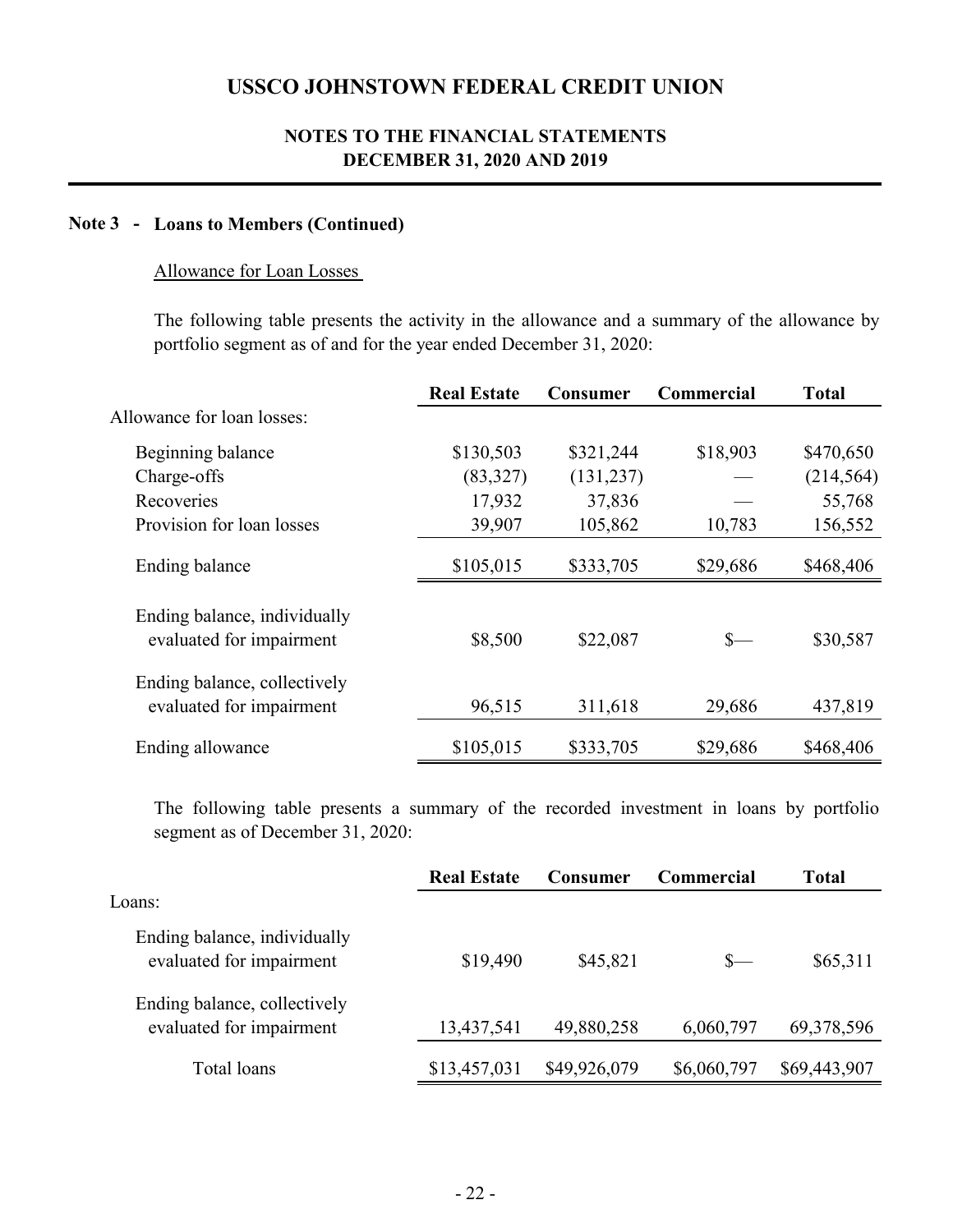## **NOTES TO THE FINANCIAL STATEMENTS DECEMBER 31, 2020 AND 2019**

### **Note 3 - Loans to Members (Continued)**

### Allowance for Loan Losses

The following table presents the activity in the allowance and a summary of the allowance by portfolio segment as of and for the year ended December 31, 2019:

|                                                          | <b>Real Estate</b> | Consumer  | <b>Commercial</b> | <b>Total</b> |
|----------------------------------------------------------|--------------------|-----------|-------------------|--------------|
| Allowance for loan losses:                               |                    |           |                   |              |
| Beginning allowance                                      | \$92,930           | \$334,894 | \$20,842          | \$448,666    |
| Charge-offs                                              | (36, 332)          | (148,989) |                   | (185, 321)   |
| Recoveries                                               | 10,776             | 73,020    | 14,739            | 98,535       |
| Provision for loan losses                                | 63,129             | 62,319    | (16, 678)         | 108,770      |
| Ending allowance                                         | \$130,503          | \$321,244 | \$18,903          | \$470,650    |
| Ending balance, individually<br>evaluated for impairment | \$61,000           | \$42,606  | $S-$              | \$103,606    |
| Ending balance, collectively<br>evaluated for impairment | 69,503             | 278,638   | 18,903            | 367,044      |
| Ending allowance                                         | \$130,503          | \$321,244 | \$18,903          | \$470,650    |

The following table presents a summary of the recorded investment in loans by portfolio segment as of December 31, 2019:

|                                                          | <b>Real Estate</b> | Consumer     | <b>Commercial</b> | <b>Total</b> |
|----------------------------------------------------------|--------------------|--------------|-------------------|--------------|
| Loans:                                                   |                    |              |                   |              |
| Ending balance, individually<br>evaluated for impairment | \$140,864          | \$50,629     | $S-$              | \$191,493    |
| Ending balance, collectively<br>evaluated for impairment | 14,888,280         | 49,132,073   | 6,300,955         | 70,321,308   |
| Total loans                                              | \$15,029,144       | \$49,182,702 | \$6,300,955       | \$70,512,801 |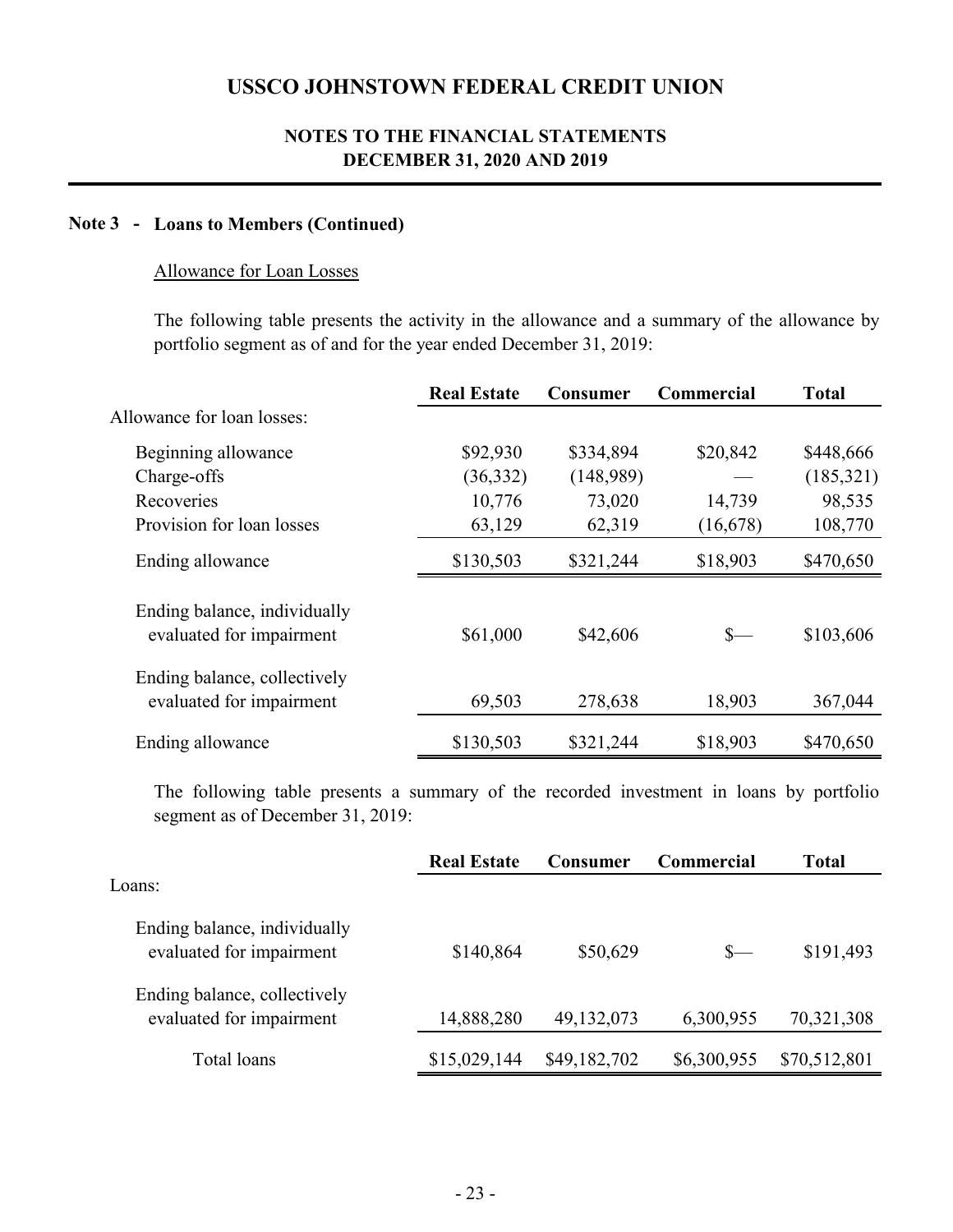## **NOTES TO THE FINANCIAL STATEMENTS DECEMBER 31, 2020 AND 2019**

### **Note 3 - Loans to Members (Continued)**

### Impaired Loans

The table below summarizes key information for impaired loans as of and for the year ended December 31, 2020:

|                | <b>Unpaid</b>     |                |                  | Average           |
|----------------|-------------------|----------------|------------------|-------------------|
|                | <b>Recorded</b>   | Principal      | <b>Related</b>   | <b>Recorded</b>   |
|                | <b>Investment</b> | <b>Balance</b> | <b>Allowance</b> | <b>Investment</b> |
| Real Estate:   |                   |                |                  |                   |
| First mortgage | \$19,490          | \$19,490       | \$8,500          | \$19,490          |
| Consumer:      |                   |                |                  |                   |
| Automobile     | 45,821            | 45,821         | 22,087           | 48,225            |
| Total          | \$65,311          | \$65,311       | \$30,587         | \$67,715          |

The table below summarizes key information for impaired loans as of and for the year ended December 31, 2019:

|                | <b>Unpaid</b>                 |                             |                                    | Average                              |
|----------------|-------------------------------|-----------------------------|------------------------------------|--------------------------------------|
|                | Recorded<br><b>Investment</b> | Principal<br><b>Balance</b> | <b>Related</b><br><b>Allowance</b> | <b>Recorded</b><br><b>Investment</b> |
| Real Estate:   |                               |                             |                                    |                                      |
| First mortgage | \$140,864                     | \$140,864                   | \$61,000                           | \$140,864                            |
| Consumer:      |                               |                             |                                    |                                      |
| Automobile     | 50,629                        | 50,629                      | 42,606                             | 63,124                               |
| Total          | \$191,493                     | \$191,493                   | \$103,606                          | \$203,988                            |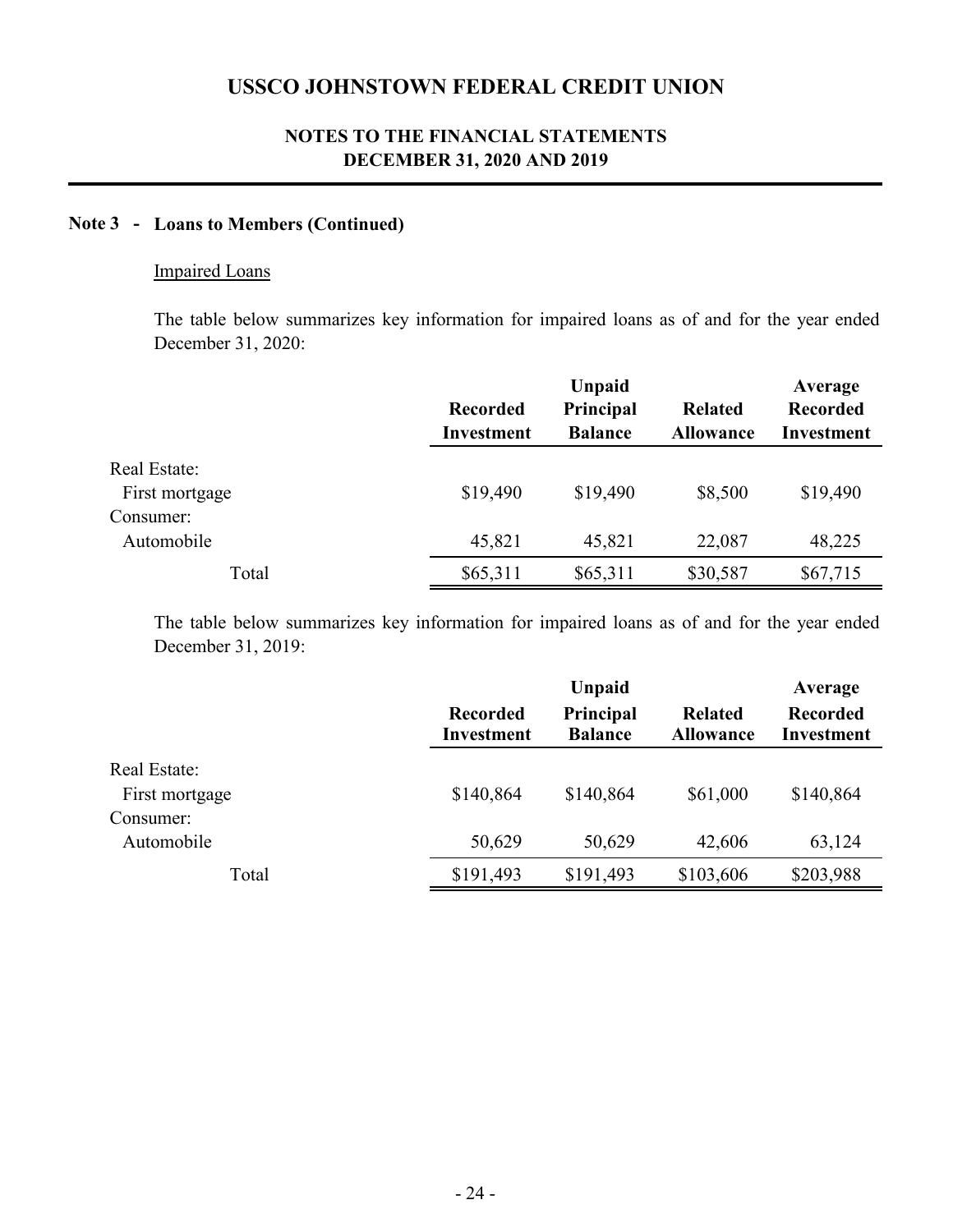### **NOTES TO THE FINANCIAL STATEMENTS DECEMBER 31, 2020 AND 2019**

### **Note 3 - Loans to Members (Continued)**

### Age Analysis of Past Due Loans

The following table presents the aging of the recorded investment in past due loans and loans on non-accrual as of December 31, 2020:

|                |                 |                 | 90 Days                           |                 |                |                    |
|----------------|-----------------|-----------------|-----------------------------------|-----------------|----------------|--------------------|
|                |                 |                 | 30-59 Days 60-89 Days and Greater | <b>Total</b>    |                |                    |
|                | <b>Past Due</b> | <b>Past Due</b> | <b>Past Due</b>                   | <b>Past Due</b> | <b>Current</b> | <b>Total Loans</b> |
| Real estate:   |                 |                 |                                   |                 |                |                    |
| First mortgage | $\frac{\ }{\ }$ | \$142,695       | \$24,513                          | \$167,208       | \$1,862,653    | \$2,029,861        |
| Home equity    | 136,299         |                 | 22,519                            | 158,818         | 11,268,352     | 11,427,170         |
|                | 136,299         | 142,695         | 47,032                            | 326,026         | 13,131,005     | 13,457,031         |
| Consumer:      |                 |                 |                                   |                 |                |                    |
| Automobile     | 283,961         | 39,927          | 33,655                            | 357,543         | 46, 343, 199   | 46,700,742         |
| Share secured  |                 |                 |                                   |                 | 503,873        | 503,873            |
| Unsecured      | 12,154          | 7,504           |                                   | 19,658          | 2,315,853      | 2,335,511          |
| Education      |                 |                 |                                   |                 | 385,953        | 385,953            |
|                | 296,115         | 47,431          | 33,655                            | 377,201         | 49,548,878     | 49,926,079         |
| Commercial:    |                 |                 |                                   |                 |                |                    |
| Real estate    |                 |                 |                                   |                 | 4,465,789      | 4,465,789          |
| Other          |                 |                 |                                   |                 | 1,595,008      | 1,595,008          |
|                |                 |                 |                                   |                 | 6,060,797      | 6,060,797          |
|                |                 |                 |                                   |                 |                |                    |
| Total          | \$432,414       | \$190,126       | \$80,687                          | \$703,227       | \$68,740,680   | \$69,443,907       |

Loans on which the accrual of interest has been discontinued or reduced approximated \$81,000 as of December 31, 2020. There were no loans 90 days or more past due and still accruing interest as of December 31, 2020.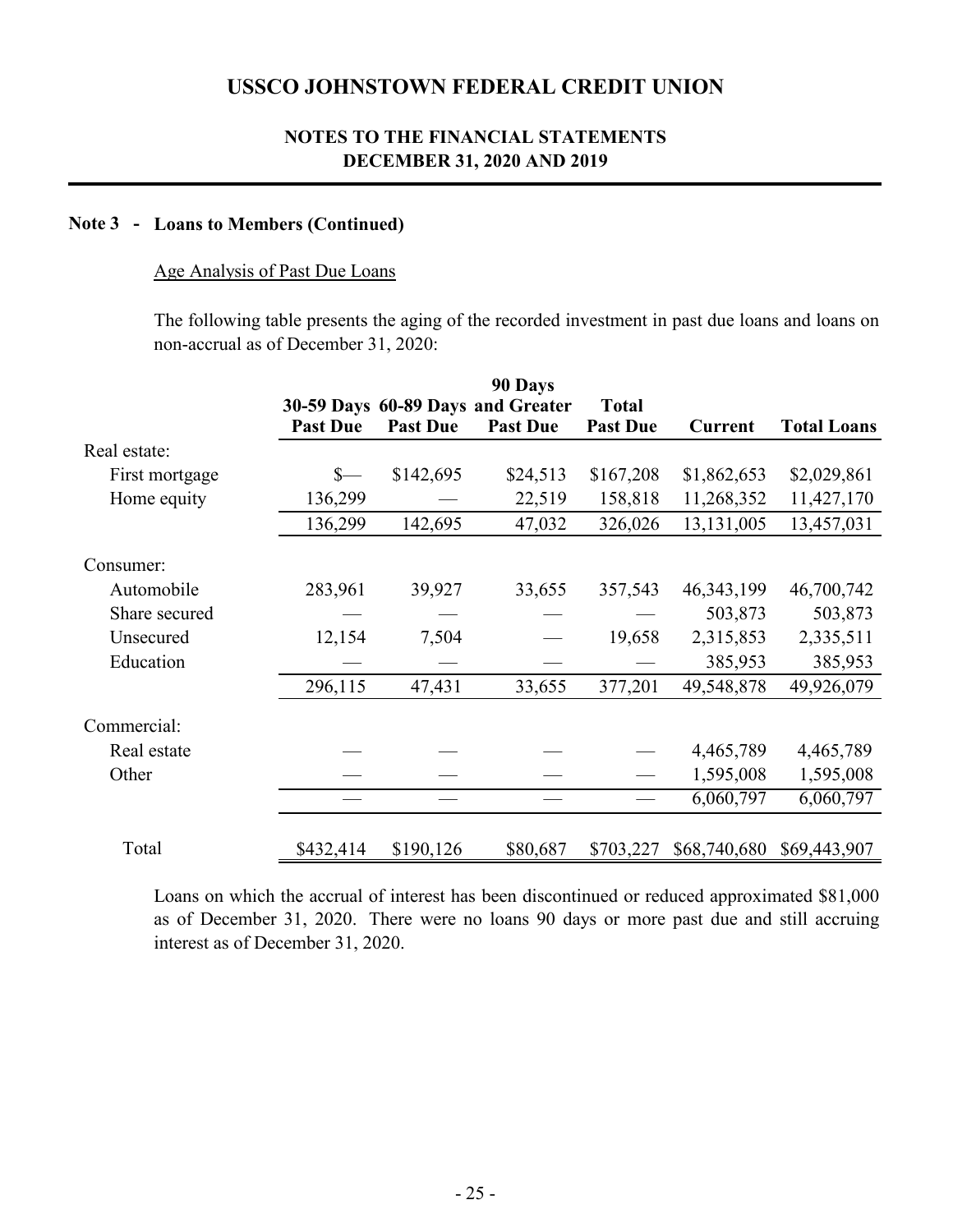## **DECEMBER 31, 2020 AND 2019 NOTES TO THE FINANCIAL STATEMENTS**

### **Note 3 - Loans to Members (Continued)**

### Age Analysis of Past Due Loans (Continued)

The following table presents the aging of the recorded investment in past due loans and loans on non-accrual as of December 31, 2019:

|                |                 |                 | 90 Days                                              |                                 |                |                    |
|----------------|-----------------|-----------------|------------------------------------------------------|---------------------------------|----------------|--------------------|
|                | <b>Past Due</b> | <b>Past Due</b> | 30-59 Days 60-89 Days and Greater<br><b>Past Due</b> | <b>Total</b><br><b>Past Due</b> | <b>Current</b> | <b>Total Loans</b> |
| Real estate:   |                 |                 |                                                      |                                 |                |                    |
| First mortgage | \$74,207        | \$20,379        | \$92,003                                             | \$186,589                       | \$2,576,282    | \$2,762,871        |
| Home equity    | 17,739          |                 | 25,844                                               | 43,583                          | 12,222,690     | 12,266,273         |
|                | 91,946          | 20,379          | 117,847                                              | 230,172                         | 14,798,972     | 15,029,144         |
| Consumer:      |                 |                 |                                                      |                                 |                |                    |
| Automobile     | 423,947         | 44,351          | 11,978                                               | 480,276                         | 43,000,952     | 43, 481, 228       |
| Share secured  | 5,691           |                 |                                                      | 5,691                           | 564,960        | 570,651            |
| Unsecured      | 56,599          | 22,702          |                                                      | 79,301                          | 4,395,707      | 4,475,008          |
| Education      |                 |                 |                                                      |                                 | 655,815        | 655,815            |
|                | 486,237         | 67,053          | 11,978                                               | 565,268                         | 48,617,434     | 49,182,702         |
| Commercial:    |                 |                 |                                                      |                                 |                |                    |
| Real estate    |                 |                 |                                                      |                                 | 4,664,511      | 4,664,511          |
| Other          |                 |                 |                                                      |                                 | 1,636,444      | 1,636,444          |
|                |                 |                 |                                                      |                                 | 6,300,955      | 6,300,955          |
| Total          | \$578,183       | \$87,432        | \$129,825                                            | \$795,440                       | \$69,717,361   | \$70,512,801       |

Loans on which the accrual of interest has been discontinued or reduced approximated \$130,000 as of December 31, 2019. There were no loans 90 days or more past due and still accruing interest as of December 31, 2019.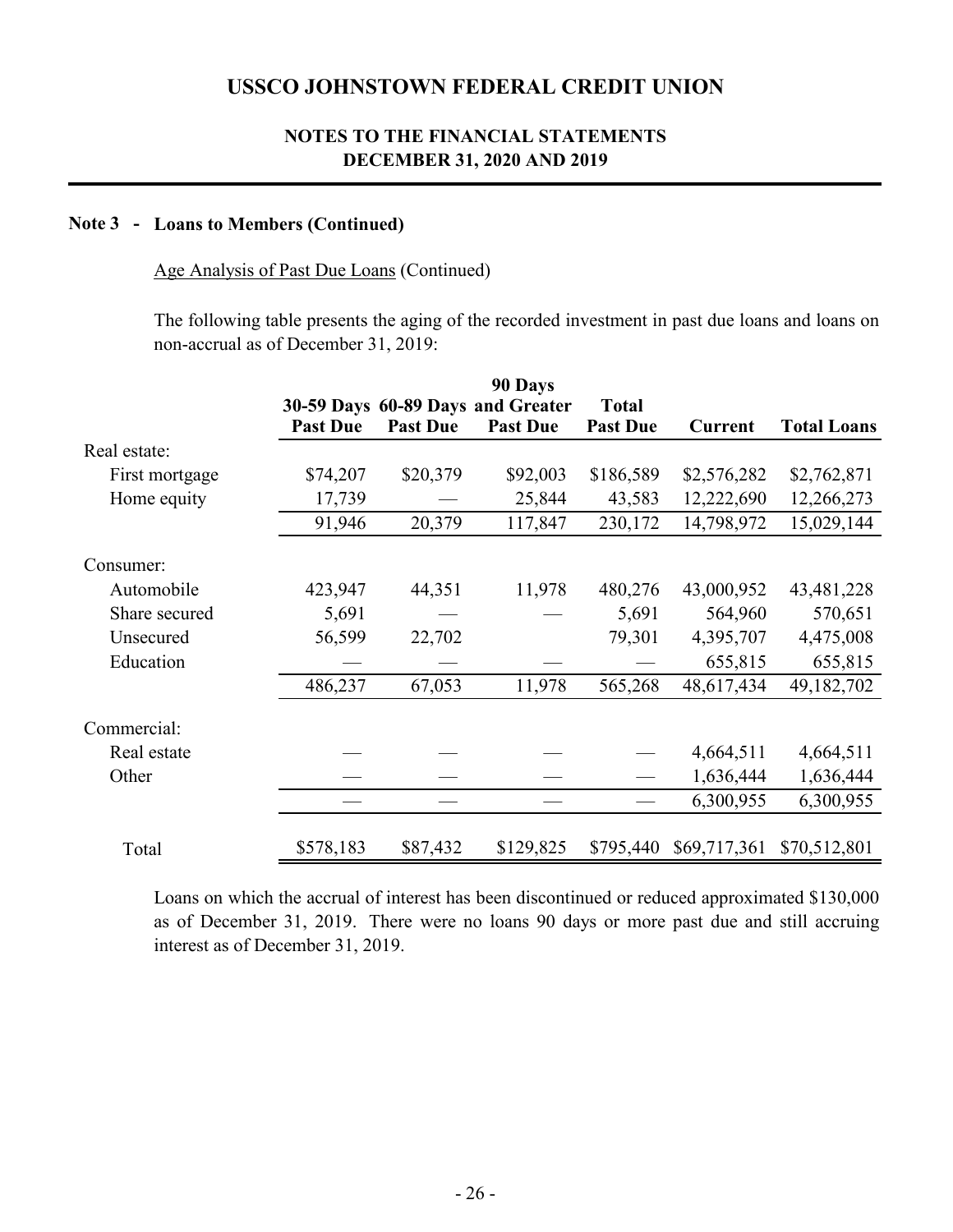## **NOTES TO THE FINANCIAL STATEMENTS DECEMBER 31, 2020 AND 2019**

#### **Note 3 - Loans to Members (Continued)**

#### Real Estate and Consumer Credit Quality

The Credit Union considers the performance of the loan portfolio and its impact on the allowance for loan losses. For real estate and consumer loan classes, the Credit Union evaluates credit quality based on the aging status of the loan and payment activity. Accordingly, nonaccrual loans are considered to be in a non-performing status for purposes of credit quality evaluation.

The following tables present the recorded investment based on performance indication as of December 31, 2020 and 2019:

|                |              | As of December 31, 2020   |                   | As of December 31, 2019 |  |
|----------------|--------------|---------------------------|-------------------|-------------------------|--|
|                |              | Performing Non-performing | <b>Performing</b> | Non-performing          |  |
|                | Loans        | Loans                     | Loans             | Loans                   |  |
| Real estate:   |              |                           |                   |                         |  |
| First mortgage | \$2,005,348  | \$24,513                  | \$2,670,868       | \$92,003                |  |
| Home equity    | 11,404,651   | 22,519                    | 12,240,429        | 25,844                  |  |
|                | 13,409,999   | 47,032                    | 12,240,429        | 117,847                 |  |
| Consumer:      |              |                           |                   |                         |  |
| Automobile     | 46,667,087   | 33,655                    | 43,469,250        | 11,978                  |  |
| Share secured  | 503,873      |                           | 570,651           |                         |  |
| Unsecured      | 2,335,511    |                           | 4,475,008         |                         |  |
| Education      | 385,953      |                           | 655,815           |                         |  |
|                | 49,892,424   | 33,655                    | 49,170,724        | 11,978                  |  |
| Total          | \$63,302,423 | \$80,687                  | \$61,411,153      | \$129,825               |  |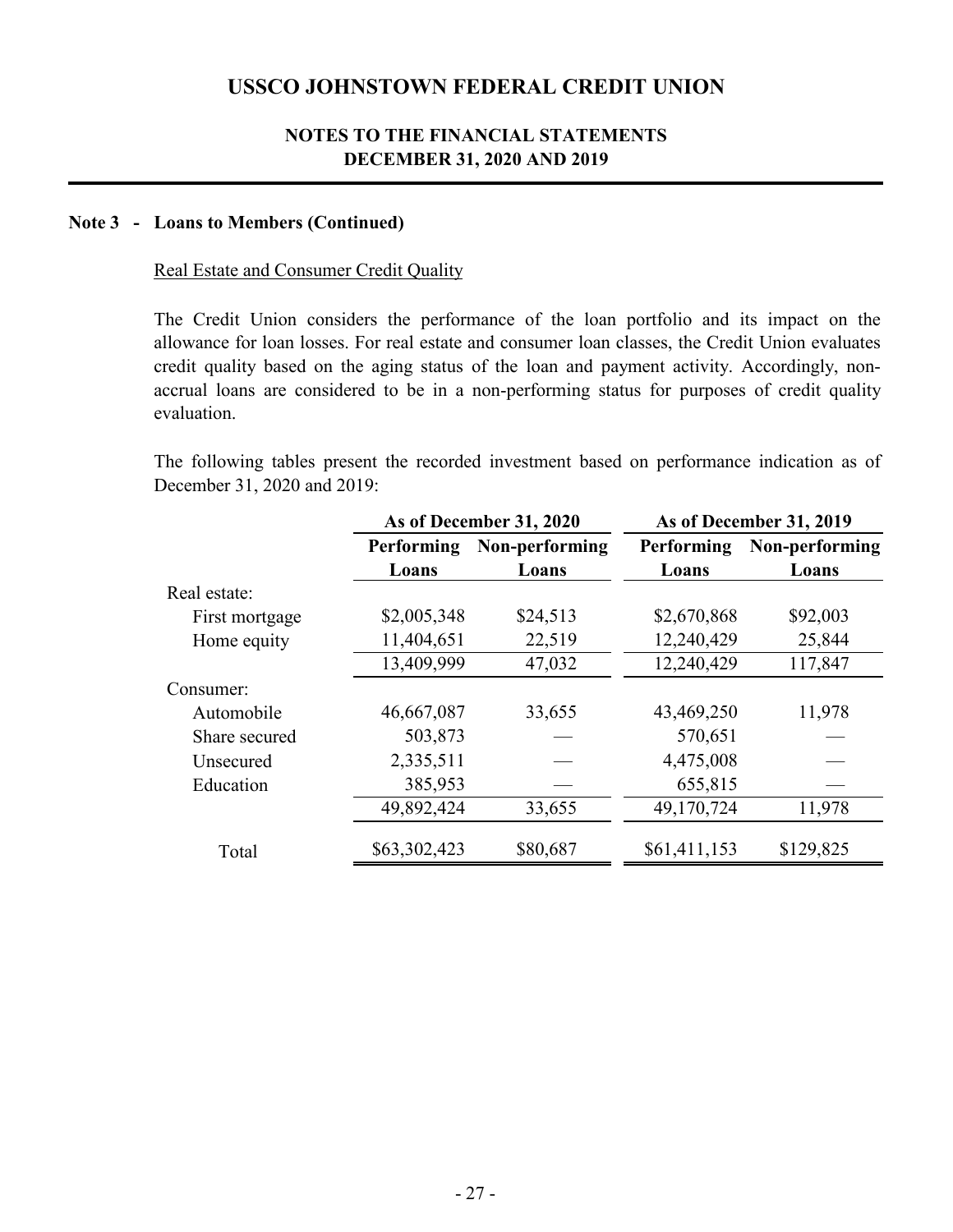### **NOTES TO THE FINANCIAL STATEMENTS DECEMBER 31, 2020 AND 2019**

#### **Note 3 - Loans to Members (Continued)**

#### Commercial Credit Quality

The Credit Union considers the performance of the loan portfolio and its impact on the allowance for loan losses. For commercial loan classes, the Credit Union evaluates credit quality based on risk ratings assigned to each loan as described in Note 1.

The following table presents the loan balance for commercial loans based on risk rating as of December 31, 2020:

| Credit Grade: | <b>Real Estate</b> | <b>Other</b> | <b>Total</b> |
|---------------|--------------------|--------------|--------------|
| $3 - Good$    | \$1,125,022        | \$466,179    | \$1,591,201  |
| $4 - Pass$    | 1,768,816          | 732,951      | 2,501,767    |
| 5 - Watch     | 402,407            | 166,747      | 569,154      |
| Not rated     | 1,169,544          | 229,131      | 1,398,675    |
|               | \$4,465,789        | \$1,595,008  | \$6,060,797  |

The following table presents the loan balance for commercial loans based on risk rating as of December 31, 2019:

| Credit Grade: | <b>Real Estate</b> | <b>Other</b> | <b>Total</b> |
|---------------|--------------------|--------------|--------------|
| $3 - Good$    | \$1,175,084        | \$478,290    | \$1,653,374  |
| $4 - Pass$    | 1,847,526          | 751,992      | 2,599,518    |
| 5 - Watch     | 420,314            | 171,078      | 591,392      |
| Not rated     | 1,221,587          | 235,084      | 1,456,671    |
| Pass          | \$4,664,511        | \$1,636,444  | \$6,300,955  |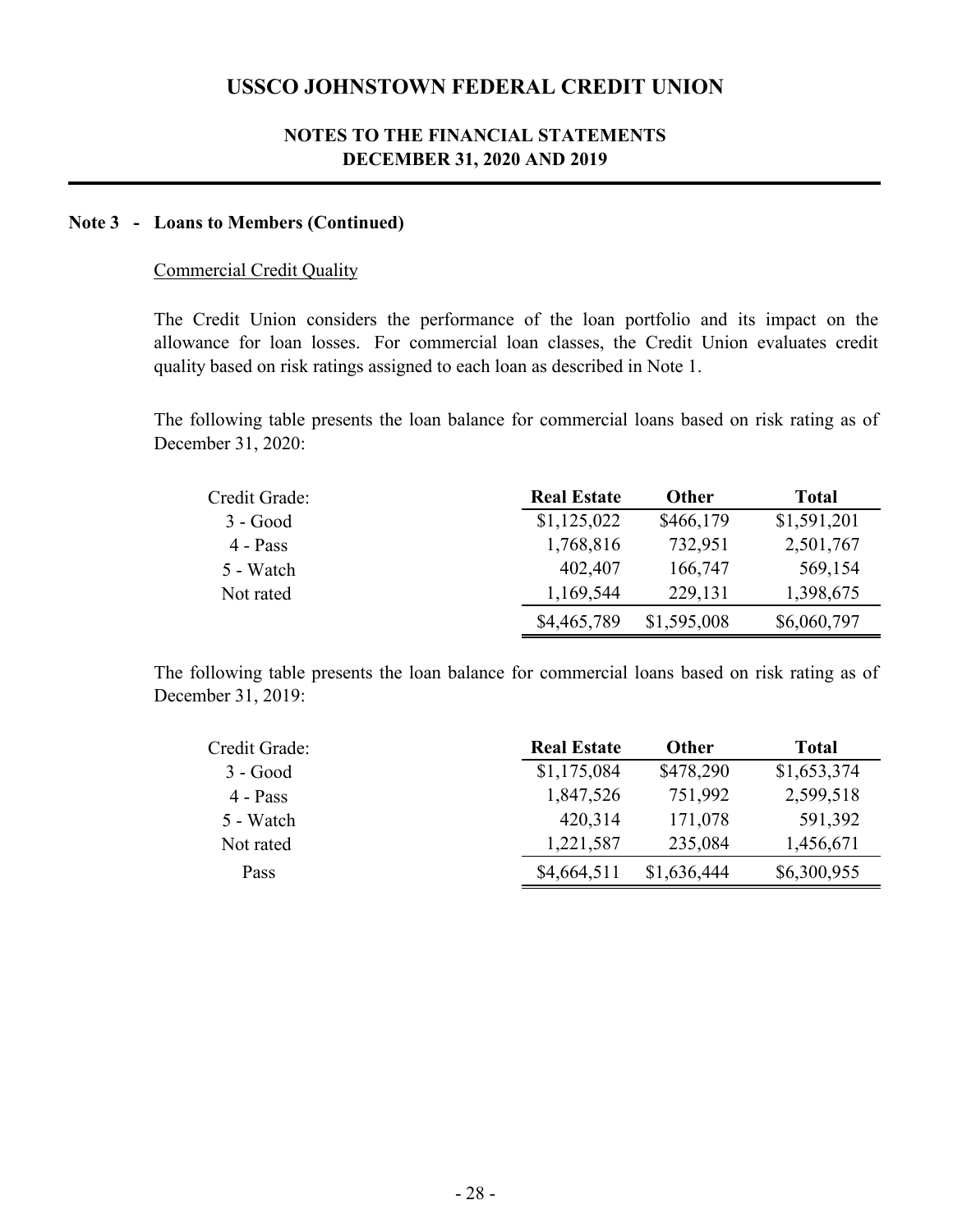### **NOTES TO THE FINANCIAL STATEMENTS DECEMBER 31, 2020 AND 2019**

#### **Note 4 - Property and Equipment**

Property and equipment is carried at cost, less accumulated depreciation and amortization, and is summarized as of December 31, 2020 and 2019 by major classification as follows:

|                                                | 2020        | 2019        |
|------------------------------------------------|-------------|-------------|
| Land                                           | \$325,989   | \$325,989   |
| Building and improvements                      | 3,116,118   | 3,116,118   |
| Furniture and equipment                        | 1,104,677   | 1,125,177   |
| Leasehold improvements                         | 9,307       | 9,307       |
|                                                | 4,556,091   | 4,576,591   |
| Less accumulated depreciation and amortization | (2,691,200) | (2,586,812) |
|                                                | \$1,864,891 | \$1,989,779 |

Depreciation and amortization charged to operations was approximately \$208,000 and \$226,000 for the years ended December 31, 2020 and 2019, respectively.

#### **Note 5 - Members' Shares and Savings Accounts**

Members' shares and savings accounts are summarized as follows as of December 31, 2020 and 2019:

|                                            | 2020          | 2019          |
|--------------------------------------------|---------------|---------------|
| Share accounts                             | \$70,905,366  | \$58,601,887  |
| Share draft accounts                       | 31,924,290    | 24,826,793    |
| Share certificates                         | 12,199,042    | 11,734,408    |
| Money market                               | 9,967,491     | 8,500,796     |
| Individual retirement account (IRA) shares | 3,458,537     | 3,140,781     |
|                                            | \$128,454,726 | \$106,804,665 |

As of December 31, 2020, scheduled maturities of share certificates are as follows:

|                 | 2020         |
|-----------------|--------------|
| Within one year | \$5,207,163  |
| 1 to 2 years    | 3,215,155    |
| 2 to 3 years    | 1,614,497    |
| 3 to 4 years    | 720,958      |
| 4 to 5 years    | 1,441,269    |
|                 | \$12,199,042 |

The aggregate amount of members' time deposit accounts in denominations of \$250,000 or more was approximately \$258,000 as of December 31, 2020.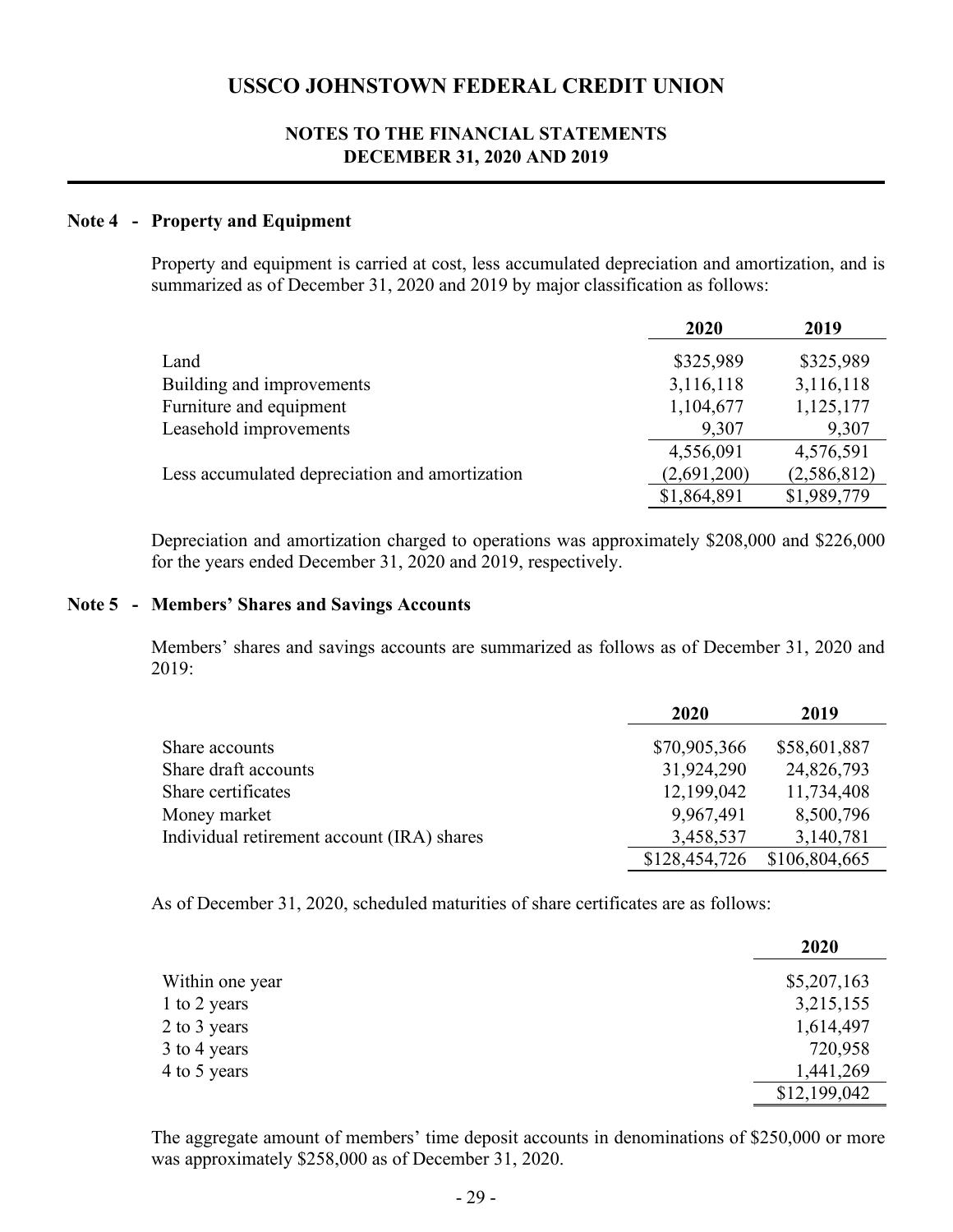## **NOTES TO THE FINANCIAL STATEMENTS DECEMBER 31, 2020 AND 2019**

#### **Note 6 - Employee Benefits**

#### Defined Contribution 401(k) Plan

The Credit Union maintains a 401(k) plan covering substantially all employees. Each pay period, participants may make salary deferred contributions to the Plan. The Credit Union has the ability to make discretionary matching contributions based on approval by the board of directors. As of December 31, 2020 and 2019, the Credit Union matched 25% of the employee's contributions not to exceed 10% of the employee's compensation. Participants become fully vested in the Credit Union's contributions after five years of credited service. The related matching contributions approximated \$18,000 and \$16,000 for the years ended December 31, 2020 and 2019, respectively.

#### **Note 7 - Borrowed Funds**

The Credit Union has an open-ended revolving credit agreement with Vizo Financial Corporate Credit Union with an approved credit limit of \$7,500,000 and \$3,500,000, as of December 31, 2020 and 2019, respectively. In order to access the unused portion of the line of credit, the Credit Union has granted Vizo Financial Corporate Credit Union a first priority security interest in the Credit Union's loan portfolio, in accordance with the terms of the agreement. There was no balance outstanding under this line-of-credit agreement or pledged assets as of December 31, 2020 or 2019.

#### **Note 8 - Contingent Liabilities**

#### Off Balance-Sheet Risk

The Credit Union is a party to financial instruments with off-balance-sheet risk in the normal course of business to meet the financing needs of its members and to reduce its own exposure to fluctuations in interest rates. These financial instruments include commitments to extend credit. These instruments involve, to varying degrees, elements of credit and interest-rate risk more than the amount recognized in the statements of financial condition.

Commitments to extend credit are agreements to lend to a member if there is no violation of any condition established in the contract. Commitments generally have fixed expiration dates or other termination clauses. Since many of the commitments may expire without being fully drawn upon, the total commitment amounts do not necessarily represent future cash requirements. As of December 31, 2020, the total unfunded commitments under such lines of credit was approximately \$7,550,000. The Credit Union evaluates each member's creditworthiness on a case-by-case basis. The amount of collateral obtained, if any, is based on management's credit evaluation of the member.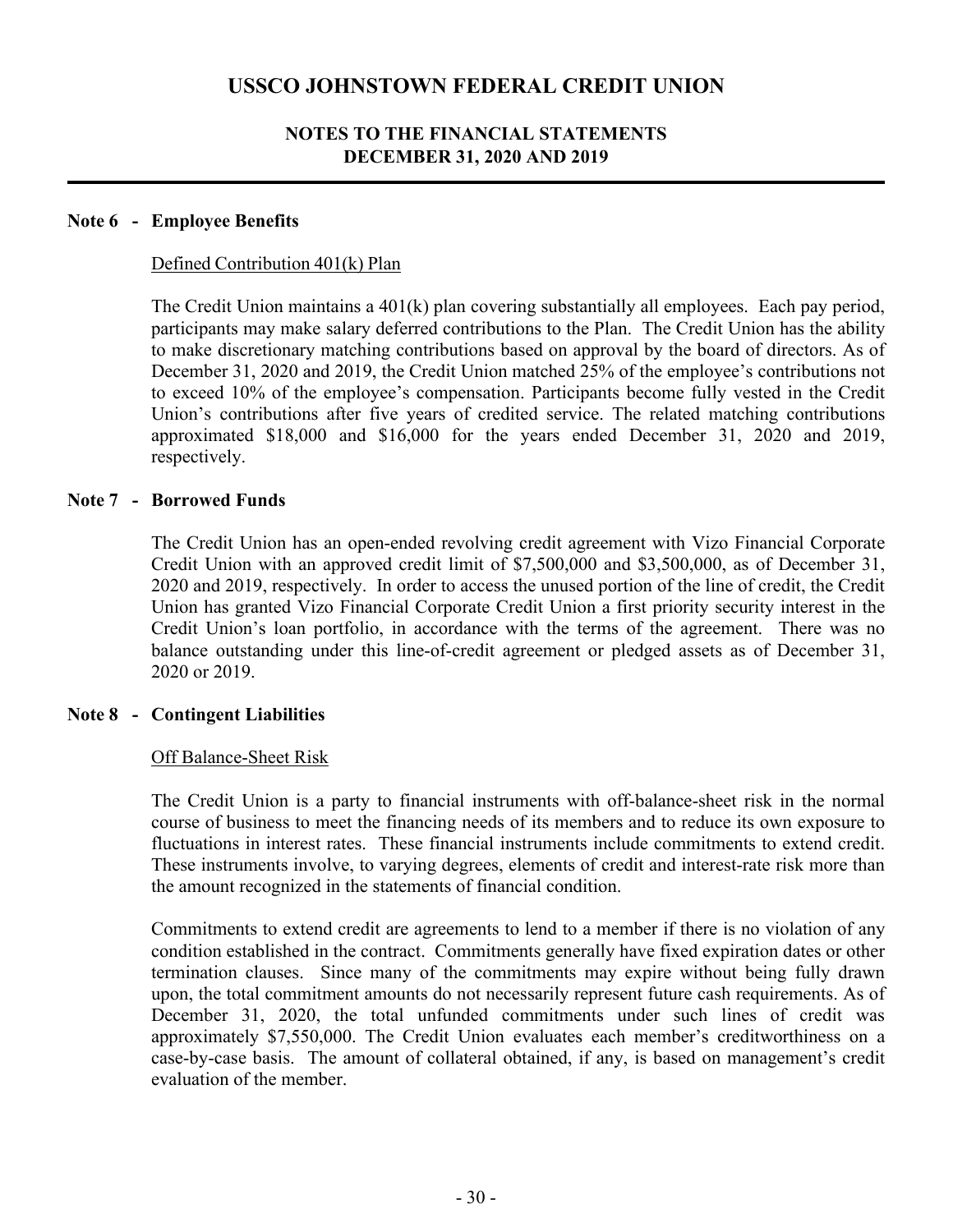### **NOTES TO THE FINANCIAL STATEMENTS DECEMBER 31, 2020 AND 2019**

#### **Note 9 - Regulatory Capital**

The Credit Union is subject to various regulatory capital requirements administered by the NCUA. Failure to meet minimum capital requirements can initiate certain mandatory and possibly additional discretionary actions by regulators that, if undertaken, could have a direct material effect on the Credit Union's financial statements. Under capital adequacy regulations and the regulatory framework for prompt corrective action, the Credit Union must meet specific capital regulations that involve quantitative measures of the Credit Union's assets, liabilities, and certain off-balance-sheet items as calculated under generally accepted accounting practices. The Credit Union's capital amounts and net worth classification are also subject to qualitative judgments by the regulators about components, risk weightings, and other factors.

Quantitative measures established by regulation to ensure capital adequacy require the Credit Union to maintain minimum amounts and ratios (set forth in the table below) of net worth (as defined in *NCUA Regulations*) to total assets (as defined in *NCUA Regulations*). Credit unions are also required to calculate a Risk-Based Net Worth Requirement (RBNWR) which establishes whether or not the Credit Union will be considered "complex" under the regulatory framework. The Credit Union's RBNWR as of December 31, 2020 and 2019 was 6.51% and 6.45%, respectively. The minimum requirement to be considered complex under the regulatory framework is 6.00%. Management believes, as of December 31, 2020 and 2019, that the Credit Union meets all capital adequacy requirements to which it is subject.

As of December 31, 2020, the most recent call reporting period, the NCUA categorized the Credit Union as *"well capitalized"* under the regulatory framework for prompt corrective action. To be categorized as *"well capitalized"* the Credit Union must maintain a minimum net worth ratio of 7.00% of assets. There are no conditions or events since that notification that management believes have changed the Credit Union's category.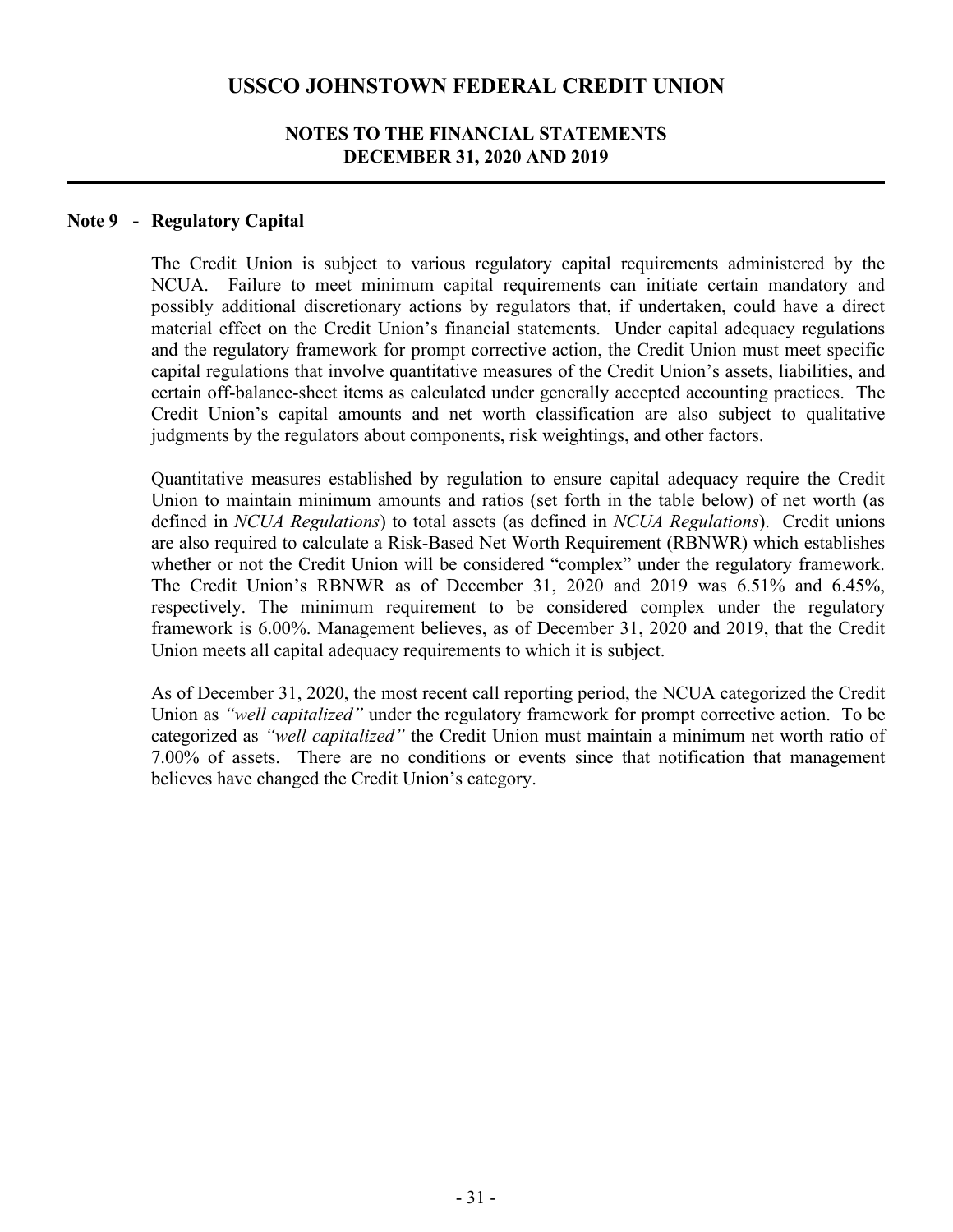### **NOTES TO THE FINANCIAL STATEMENTS DECEMBER 31, 2020 AND 2019**

#### **Note 9 - Regulatory Capital (Continued)**

The Credit Union's actual and required net worth amounts and ratios are as follows:

|                                                               | As of December 31, 2020 |             | As of December 31, 2019 |                    |
|---------------------------------------------------------------|-------------------------|-------------|-------------------------|--------------------|
|                                                               | Ratio/                  |             |                         | Ratio/             |
|                                                               | Amount                  | Requirement | Amount                  | <b>Requirement</b> |
| Actual net worth                                              | \$16,841,810            | 11.46%      | \$15,703,598            | 12.72%             |
| Amount needed to be classified<br>as "adequately capitalized" | \$8,817,431             | $6.00\%$    | \$7,405,407             | $6.00\%$           |
| Amount needed to be classified<br>as "well capitalized"       | \$10,287,003            | 7.00%       | \$8,639,642             | $7.00\%$           |
| Amount needed to meet the<br>minimum RBNWR                    | \$9,566,913             | 6.51%       | \$7,960,813             | 6.45%              |

 Because the RBNWR is less than the net worth ratio, the Credit Union retains its original category. Further, in performing its calculation of total assets, the Credit Union used the quarter end option, as permitted by regulation.

#### **Note 10 - Fair Values Measurements**

Accounting standards establish a fair value hierarchy that prioritizes the inputs to valuation techniques used to measure fair value. The hierarchy gives the highest priority to unadjusted quoted prices in active markets for identical assets or liabilities (Level 1 measurements) and the lowest priority to unobservable inputs (Level 3 measurements). The three levels of the fair value hierarchy under this guidance are described below.

#### **Basis of Fair Value Measurements**

 **Level 1 -** Level 1 inputs are quoted prices (unadjusted) in active markets for identical assets or liabilities that the Credit Union has the ability to access at the measurement date. An active market for the asset or liability is a market in which transactions for the asset or liability occur with sufficient frequency and volume to provide pricing information on an ongoing basis.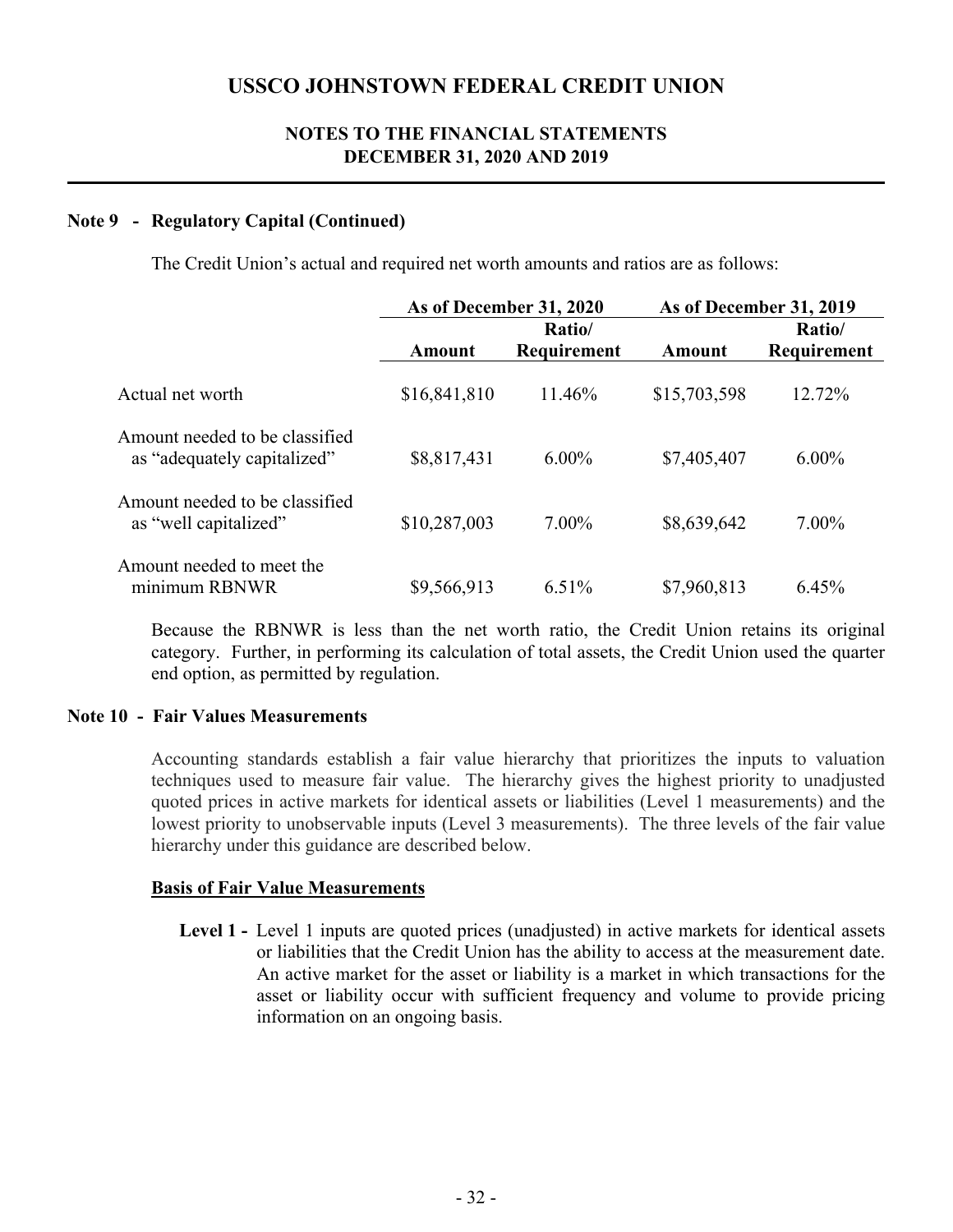### **NOTES TO THE FINANCIAL STATEMENTS DECEMBER 31, 2020 AND 2019**

#### **Note 10 - Fair Values Measurements (Continued)**

- **Level 2 -** Valuation is based on inputs other than quoted market prices included within Level 1 that are observable for the asset or liability, either directly or indirectly. The valuation may be based on quoted prices for similar assets or liabilities; quoted prices in markets that are not active; or other inputs that are observable or can be corroborated by observable market data for substantially the full term of the asset or liability.
- **Level 3 -** Valuation is generated from model-based techniques use at least one significant assumption not observable in the market. Level 3 assets and liabilities include financial instruments whose value is determined by using pricing models, discounted cash flow methodologies, or similar techniques.

Assets measured at fair value on a recurring basis are summarized as follows:

|                            | <b>Assets at Fair Value as of December 31, 2020</b> |                |         |              |
|----------------------------|-----------------------------------------------------|----------------|---------|--------------|
|                            | Level 1                                             | <b>Level 2</b> | Level 3 | <b>Total</b> |
| Available-for-sale:        |                                                     |                |         |              |
| Mortgage-backed securities |                                                     | \$30,696,413   | $S-$    | \$30,696,413 |
| CMOs                       |                                                     | 15,633,365     |         | 15,633,365   |
| Negotiable certificates    |                                                     |                |         |              |
| of deposit                 |                                                     | 11,144,205     |         | 11,144,205   |
| Federal agency securities  |                                                     | 3,028,450      |         | 3,028,450    |
| <b>SBA</b> securities      |                                                     | 972,065        |         | 972,065      |
| Corporate bonds            |                                                     | 509,935        |         | 509,935      |
|                            |                                                     | \$61,984,433   |         | \$61,984,433 |

|                            | <b>Assets at Fair Value as of December 31, 2019</b> |                |                |              |
|----------------------------|-----------------------------------------------------|----------------|----------------|--------------|
|                            | <b>Level 1</b>                                      | <b>Level 2</b> | <b>Level 3</b> | <b>Total</b> |
| Available-for-sale:        |                                                     |                |                |              |
| Mortgage-backed securities | $S-$                                                | \$27,448,851   |                | \$27,448,851 |
| Negotiable certificates    |                                                     |                |                |              |
| of deposit                 |                                                     | 8,602,719      |                | 8,602,719    |
|                            |                                                     |                |                |              |
|                            |                                                     | \$36,051,300   |                | \$36,051,300 |